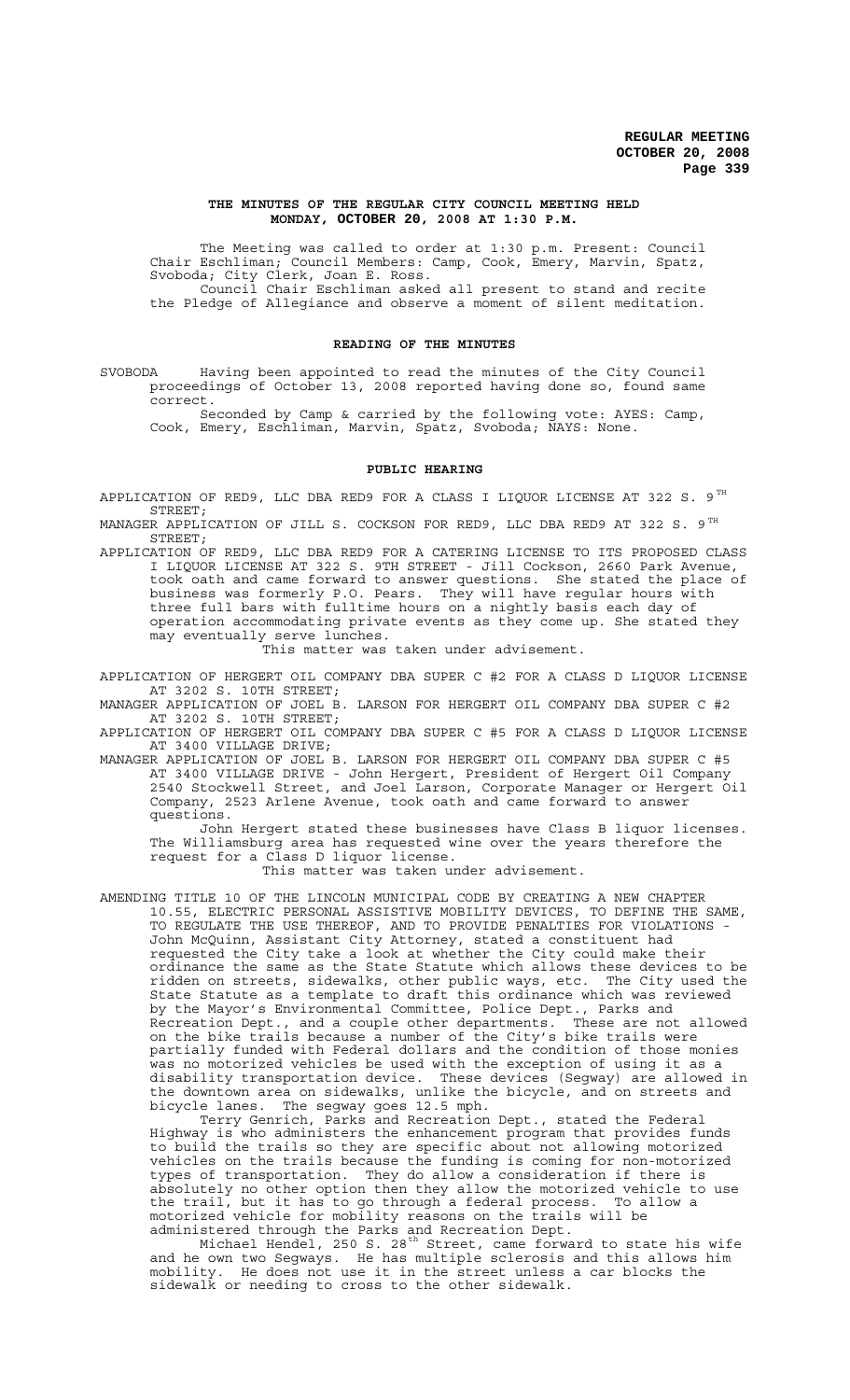> Cynthia Hendel, 250 S. 28<sup>th</sup> Street, stated she uses her Segway to go to work at the State Office Building and to the downtown library. She thinks it important to be able to use it in the downtown area. Captain Doug Srb, Captain of the Northeast Team of the Lincoln Police Dept., came forward to state that LPD does not have a problem with this ordinance. He does not feel there will be a problem with people riding them in the streets, but is necessary this language be in the ordinance because of the need to be in the street at times. A Segway was donated by Wesleyan University to the Police Dept. to be used on the Wesleyan campus by off-duty police officers and there is a desire to be able to expand the use of the device to other areas in University Place such as University Park. There is no age to ride these. The cost is \$5,000 so probably won't be inundated with these any time soon. He is in favor of this ordinance.

Tavor of this ordinance:<br>Cecil Stewart, 125 N. 11<sup>th</sup> Street, came forward as a member of the Mayor's Environmental Advisory Task Force, a member of the Transportation Sub-Committee who have looked at the general conditions of potential operation, and Chair of Lincoln Green by Design Network. He feels they are much safer on sidewalks than bicycles and is in favor of this ordinance.

Terry Uland, Downtown Lincoln Assn., stated that a corporate funder is interested in purchasing a Segway for DLA maintenance Business Improvement District to use as a Supervisory vehicle and for B.I.D. activities because it is a greener and more convenient way to get people around downtown. The DLA does not have an official opinion on this as they have not voted on this at their board meeting yet.

Kevin Thomas, 201 N. 14<sup>th</sup> Street, Cornerstone Printing, came forward to state they have been wanting to get a Segway to use as a delivery vehicle in the downtown area. It would be extremely efficient and very green. He came forward in favor of this ordinance. This matter was taken under advisement.

- APPROVING THE PINE WOODS CONDITIONAL ANNEXATION AND ZONING AGREEMENT BETWEEN THE CITY AND REALTY TRUST GROUP RELATING TO THE ANNEXATION OF APPROXIMATELY 4.87 ACRES OF PROPERTY GENERALLY LOCATED ON THE WEST SIDE OF SOUTH 70TH STREET AND SOUTH OF PINE LAKE ROAD. (RELATED ITEMS: 08-R-260, 08-145, 08-146) (ACTION DATE: 10/27/08);
- ANNEXATION NO. 08006 APPLICATION OF REALTY TRUST GROUP TO AMEND THE LINCOLN CORPORATE LIMITS MAP BY ANNEXING APPROXIMATELY 4.87 ACRES OF PROPERTY GENERALLY LOCATED AT SOUTH 70TH STREET AND PINE LAKE ROAD. ITEMS: 08-R-260, 08-145, 08-146);
- CHANGE OF ZONE 08041 APPLICATION OF REALTY TRUST GROUP FOR A CHANGE OF ZONE FROM AGR AGRICULTURAL RESIDENTIAL DISTRICT TO R-3 RESIDENTIAL DISTRICT PUD AND FOR APPROVAL OF A DEVELOPMENT PLAN FOR MODIFICATIONS TO THE ZONING AND LAND SUBDIVISION ORDINANCES TO DEVELOP APPROXIMATELY 11 DWELLING UNITS AND APPROXIMATELY 53,000 SQUARE FEET OF OFFICE, RETAIL AND/OR COMMERCIAL FLOOR AREA ON PROPERTY GENERALLY LOCATED AT SOUTH 70TH STREET AND PINE LAKE ROAD. (RELATED ITEMS: 08-R-260, 08-145, 08-146) - Mike Marsh, Realty Trust Group, 2300 S. 48<sup>th</sup> Street, came forward representing Realty Trust Group stating this project will be mixed use which could be used for retail and medical use. A 53,000 sq. ft. office building is an option. He stated he likes the P.U.D. which is versatile and flexible.

Marvin Krout, Director of Planning Dept., stated the P.U.D. is twice as large as the annexation because some of the area has already been annexed. It is all zoned R-3 so will go to P.U.D. The temporary turn lanes will be a cost to the developer because these are roads not built to the standard at this time. When land to the south comes<br>surilable for exacts than the prepared exacts on 70<sup>th</sup> Chuest will available for access then the proposed access on 70 $^{\rm th}$  Street will go away, the access will move to the south, that right turn will be in a location where it is available for reimbursement for impact fees. The City probably will end up building it as part of an improvement project and it may or not include impact fees at that point. Probably the developer will develop the property before the improvement to the streets which means he will make the improvements to the turn lanes to make it work.

This matter was taken under advisement.

APPROVING GUIDELINES REGARDING THE USE OF CITY FUNDS AS PART OF THE FY 2008- 009 BUDGET FOR RESOURCE DEVELOPMENT AND CARE OF PARKS AND RECREATION FACILITIES - Lynn Johnson, Director of Parks & Recreation, came forward to express appreciation to be able to put these funds into resource<br>development activities. There are five different areas in which th There are five different areas in which they will use these funds and they are: to expand volunteerism programs, to expand the Plan Giving Program, promoting the Endowment and Memorial Programs, looking at a capitol campaign to raise funds with possibly an emphasis on the baseball facilities, and doing some exploration of grant funding sources. The focus for the grant funding sources might be alternative energy sources by investing in facilities such as establishing solar water heating at the municipal pools. They will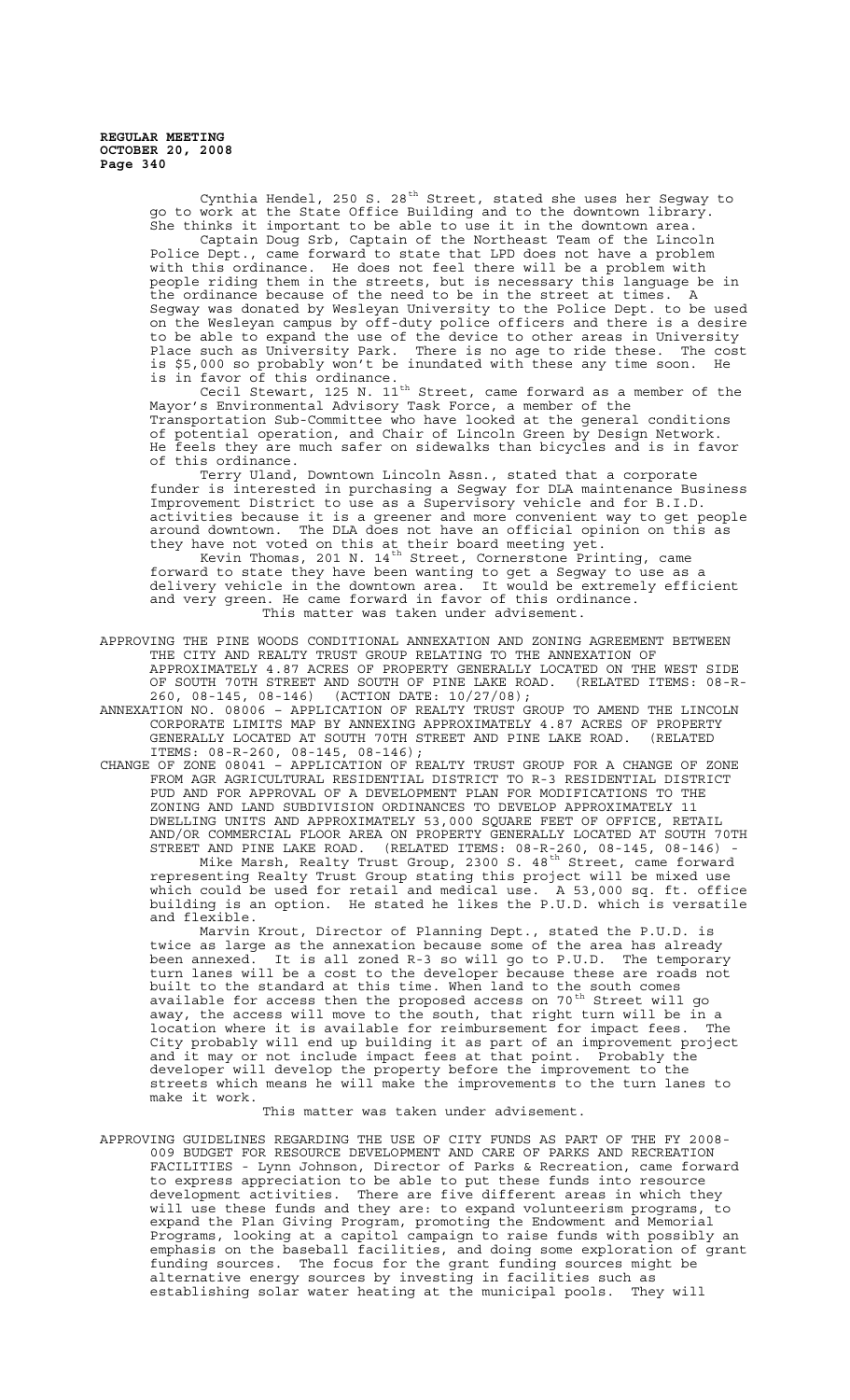contract with Lincoln Parks Foundation for services and anticipate having contracts with a number of independent contractors to assist with these services. Lincoln Parks Foundation and The Great Plains Trails Network have been contacted to help frame some ideas presented. This matter was taken under advisement.

## **\*\* END OF PUBLIC HEARING \*\***

# **COUNCIL ACTION**

#### **REPORTS OF CITY OFFICERS**

APPOINTING SHERYL JORDAN, LEOLA BULLOCK, CORINE SIMON AND MARTHA BROWN TO THE LINCOLN AREA AGENCY ON AGING FOR THREE-YEAR TERMS EXPIRING JULY 1, 2011 - CLERK read the following resolution, introduced by Jon Camp, who moved

its adoption:<br><u>A-85082</u> BE IT R BE IT RESOLVED by the City Council of the City of Lincoln, Nebraska:

That the appointment of Sheryl Jordan, Leola Bullock, Corine Simon and Martha Brown to the Lincoln Area Agency on Aging for three-year terms expiring July 1, 2011, is hereby approved.

Introduced by Jon Camp Seconded by Svoboda & carried by the following vote: AYES: Camp, Cook, Emery, Eschliman, Marvin, Spatz, Svoboda; NAYS: None.

SETTING THE HEARING DATE OF MONDAY, NOVEMBER 10, 2008, AT 5:30 P.M. FOR THE BOARD OF EQUALIZATION FOR THE DOWNTOWN BUSINESS IMPROVEMENT DISTRICT, CORE BUSINESS IMPROVEMENT DISTRICT OVERLAY, AND DOWNTOWN MAINTENANCE DISTRICT - CLERK requested motion to approve the hearing date of Monday, November 10, 2008 at 5:30 p.m.: CAMP So moved.

Seconded by Svoboda & carried by the following vote: AYES: Camp, Cook, Emery, Eschliman, Marvin, Spatz, Svoboda; NAYS: None.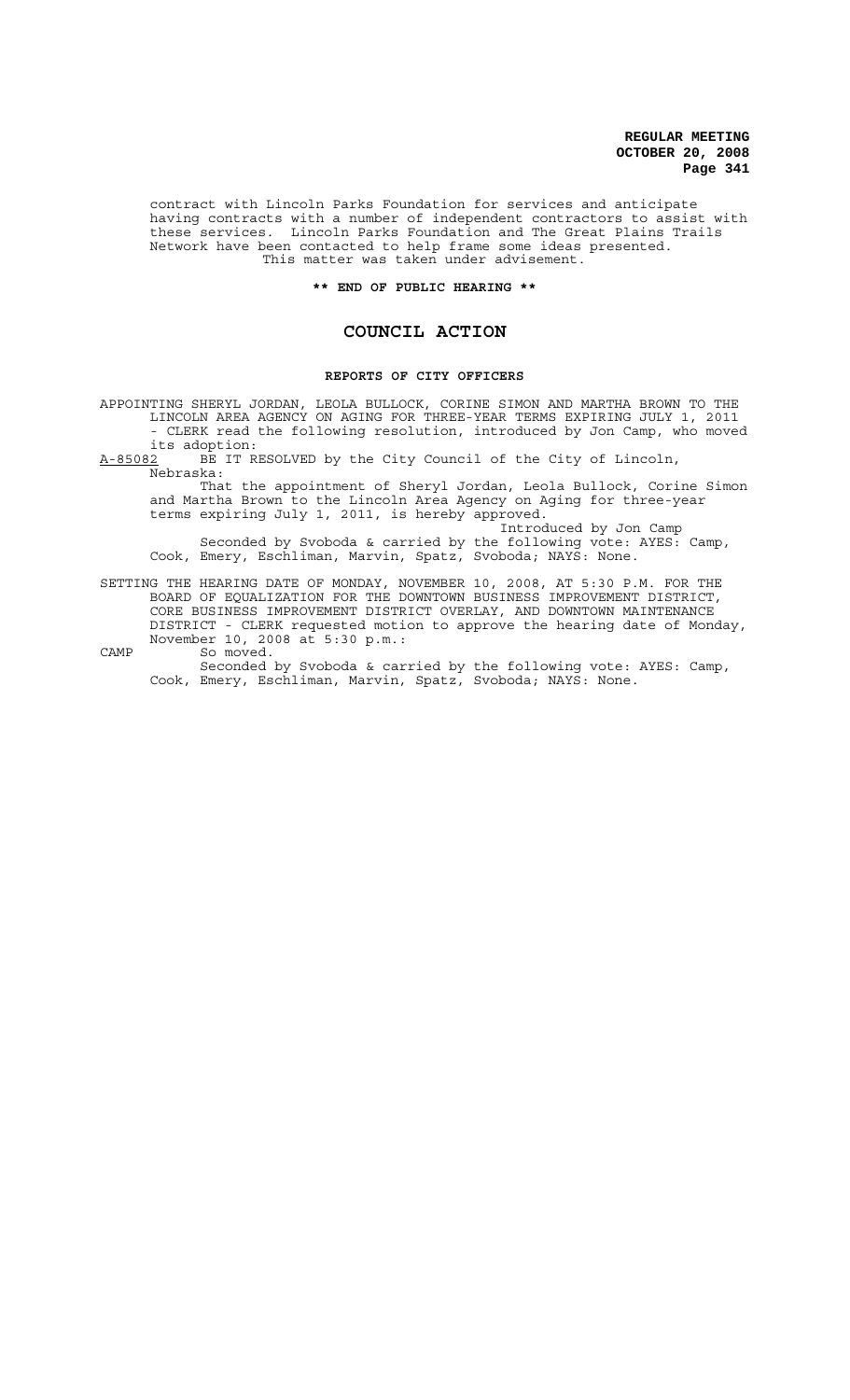#### **PETITIONS & COMMUNICATIONS**

SETTING THE HEARING DATE OF MONDAY, NOVEMBER 3, 2008 AT 1:30 P.M. FOR THE APPLICATION OF OLD FEDERAL PLACE, LLC DBA JASMINE ROOM INCLUDING AN OUTDOOR AREA 20' X 40' FOR A CLASS I LIQUOR LICENSE LOCATED AT 129 N.  $10^{TH}$  STREET,  $1^{ST}$  FLOOR - CLERK read the following resolution, introduced by Jonathan Cook, who moved its adoption:

A-85083 BE IT RESOLVED by the City Council, of the City of Lincoln, that a hearing date is hereby set for Monday, November 3, 2008 at 1:30 p.m. or as soon thereafter as possible in the City Council Chambers, County-City Building, 555 S. 10<sup>th</sup> St., Lincoln, NE, for Application of Old Federal Place LLC dba Jasmine Room and an added outdoor area 20' x 40' for a Class I liquor license located at 129 N. 10<sup>th</sup> Street, 1<sup>st</sup> Floor. If the Police Dept. is unable to complete the investigation by said time, a new hearing date will be set.

Introduced by Jonathan Cook Seconded by Emery & carried by the following vote: AYES: Camp, Cook, Emery, Eschliman, Marvin, Spatz, Svoboda; NAYS: None.

- SETTING THE HEARING DATE OF MONDAY, NOVEMBER 3, 2008 AT 1:30 P.M. FOR THE APPLICATION OF MARTINA ALVAREZ DBA LA HACIENDA DE FLORES FOR A CLASS I LIQUOR LICENSE LOCATED AT 100 N.  $1^\mathrm{ST}$  STREET, SUITE 4 - CLERK read the following resolution, introduced by Jonathan Cook, who moved its
- adoption:<br><u>A-85084</u> BE BE IT RESOLVED by the City Council, of the City of Lincoln, that a hearing date is hereby set for Monday, November 3, 2008 at 1:30 p.m or as soon thereafter as possible in the City Council Chambers, County-City Building, 555 S. 10<sup>th</sup> St., Lincoln, NE, for Application of Martina Alvarez dba La Hacienda De Flores for a Class I liquor license located at 100 N. 1<sup>st</sup> Street, Suite 4.

If the Police Dept., is unable to complete the investigation by said time, a new hearing date will be set.

Introduced by Jonathan Cook Seconded by Emery & carried by the following vote: AYES: Camp, Cook, Emery, Eschliman, Marvin, Spatz, Svoboda; NAYS: None.

### **LIQUOR RESOLUTIONS**

APPLICATION OF RED9, LLC DBA RED9 FOR A CLASS I LIQUOR LICENSE AT 322 S. 9 $^{\mathtt{TH}}$ STREET - CLERK read the following resolution, introduced by Jon Camp, who moved its adoption for approval:

A-85085 BE IT RESOLVED by the City Council of the City of Lincoln, Nebraska:

That after hearing duly had as required by law, consideration of the facts of this application, the Nebraska Liquor Control Act, and the pertinent City ordinances, the City Council recommends that the application of red9, LLC dba red9 for a Class "I" liquor license at 322 S. 9th Street, Lincoln, Nebraska, for the license period ending April 30, 2009, be approved with the condition that the premise complies in every respect with all city and state regulations. The City Clerk is every respect with all city and state regulations. directed to transmit a copy of this resolution to the Nebraska Liquor Control Commission.

Introduced by Jon Camp Seconded by Svoboda & carried by the following vote: AYES: Camp, Cook, Emery, Eschliman, Marvin, Spatz, Svoboda; NAYS: None.

MANAGER APPLICATION OF JILL S. COCKSON FOR RED9, LLC DBA RED9 AT 322 S.  $9^{TH}$ STREET - CLERK read the following resolution, introduced by Jon Camp, who moved its adoption for approval:

A-85086 WHEREAS, red9, LLC dba red9 located at 322 S. 9th Street, Lincoln, Nebraska has been approved for a Retail Class "I" liquor license, and now requests that Jill S. Cockson be named manager;

WHEREAS, Jill S. Cockson appears to be a fit and proper person to manage said business.

NOW, THEREFORE, BE IT RESOLVED by the City Council of the City of Lincoln, Nebraska:

That after hearing duly had as required by law, consideration of the facts of this application, the Nebraska Liquor Control Act, and the pertinent City ordinances, the City Council recommends that Jill S. Cockson be approved as manager of this business for said licensee. The City Clerk is directed to transmit a copy of this resolution to the Nebraska Liquor Control Commission.

Introduced by Jon Camp Seconded by Svoboda & carried by the following vote: AYES: Camp, Cook, Emery, Eschliman, Marvin, Spatz, Svoboda; NAYS: None.

APPLICATION OF RED9, LLC DBA RED9 FOR A CATERING LICENSE TO ITS PROPOSED CLASS I LIQUOR LICENSE AT 322 S. 9TH STREET - CLERK read the following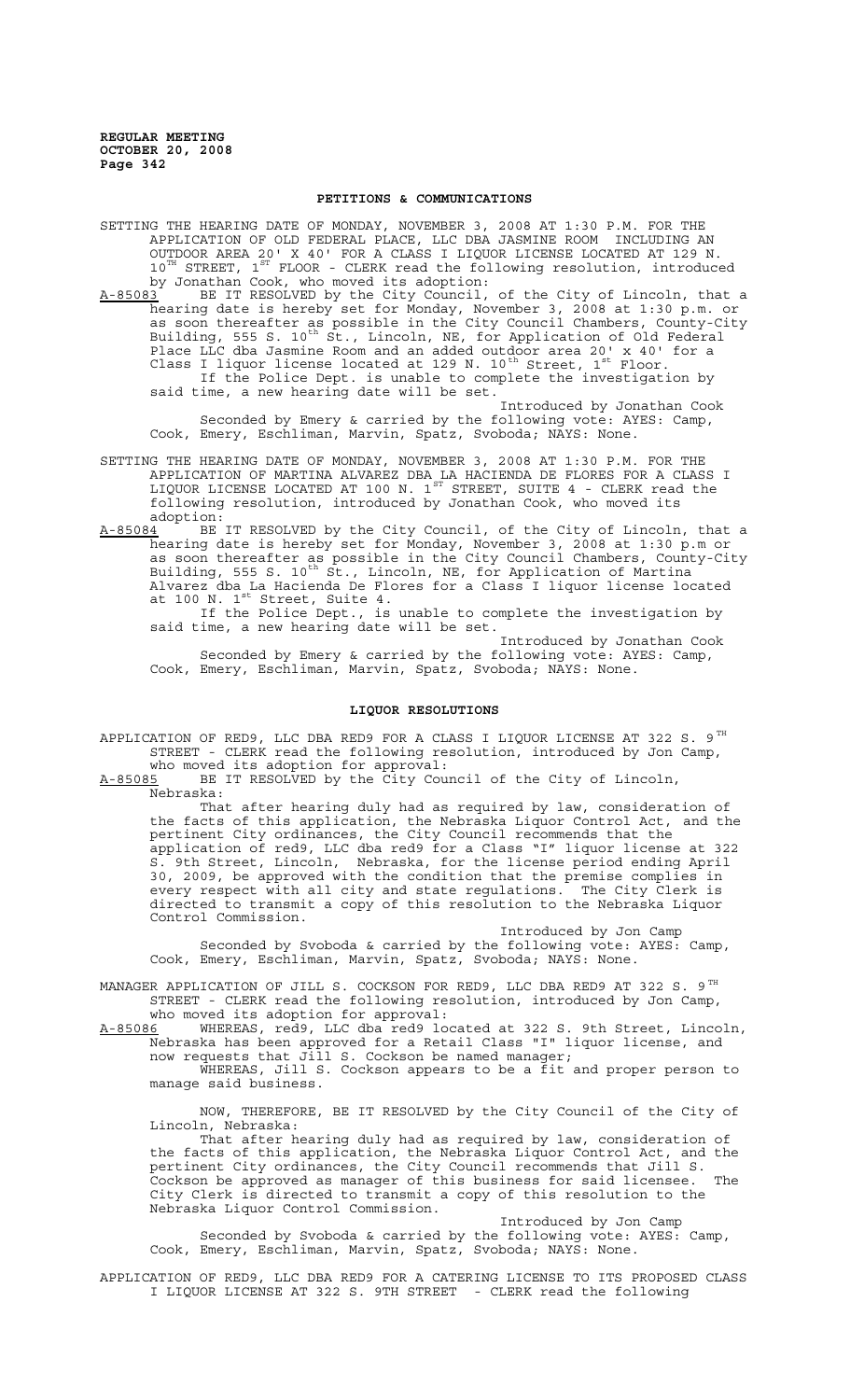resolution, introduced by Jon Camp, who moved its adoption for approval:<br>A-85087 BE IT RESOLVED by the City Council of the City of Lincoln, BE IT RESOLVED by the City Council of the City of Lincoln, Nebraska:

That after hearing duly had as required by law, consideration of the facts of this application, the Nebraska Liquor Control Act, and the pertinent City ordinance, the City Council recommends that the application of red9, LLC dba red9 for the issuance of a Catering Permit to the existing liquor license, located at 322 S. 9th Street, Lincoln, Nebraska, be approved with the condition that the premise complies in every respect with all city and state regulations.

BE IT FURTHER RESOLVED that a copy of this resolution be transmitted by the City Clerk to the Nebraska Liquor Control Commission. Introduced by Jon Camp Seconded by Svoboda & carried by the following vote: AYES: Camp, Cook, Emery, Eschliman, Marvin, Spatz, Svoboda; NAYS: None.

APPLICATION OF HERGERT OIL COMPANY DBA SUPER C #2 FOR A CLASS D LIQUOR LICENSE AT 3202 S. 10TH STREET - CLERK read the following resolution, introduced by Jon Camp, who moved its adoption for approval:

A-85088 BE IT RESOLVED by the City Council of the City of Lincoln, Nebraska:

That after hearing duly had as required by law, consideration of the facts of this application, the Nebraska Liquor Control Act, and the pertinent City ordinances, the City Council recommends that the application of Hergert Oil Company dba Super C #2 for a Class "D" liquor license at 3202 S. 10th Street, Lincoln, Nebraska, for the license period ending April 30, 2009, be approved with the condition that the premise complies in every respect with all city and state regulations. The City Clerk is directed to transmit a copy of this resolution to the Nebraska Liquor Control Commission.

Introduced by Jon Camp Seconded by Svoboda & carried by the following vote: AYES: Camp, Cook, Emery, Eschliman, Marvin, Spatz, Svoboda; NAYS: None.

MANAGER APPLICATION OF JOEL B. LARSON FOR HERGERT OIL COMPANY DBA SUPER C #2 AT 3202 S. 10TH STREET - CLERK read the following resolution, introduced by Jon Camp, who moved its adoption for approval:

A-85089 WHEREAS, Hergert Oil Company dba Super C #2 located at 3202 S. 10th Street, Lincoln, Nebraska has been approved for a Retail Class "D" liquor license, and now requests that Joel B. Larson be named manager; WHEREAS, Joel B. Larson appears to be a fit and proper person to manage said business.

NOW, THEREFORE, BE IT RESOLVED by the City Council of the City of Lincoln, Nebraska: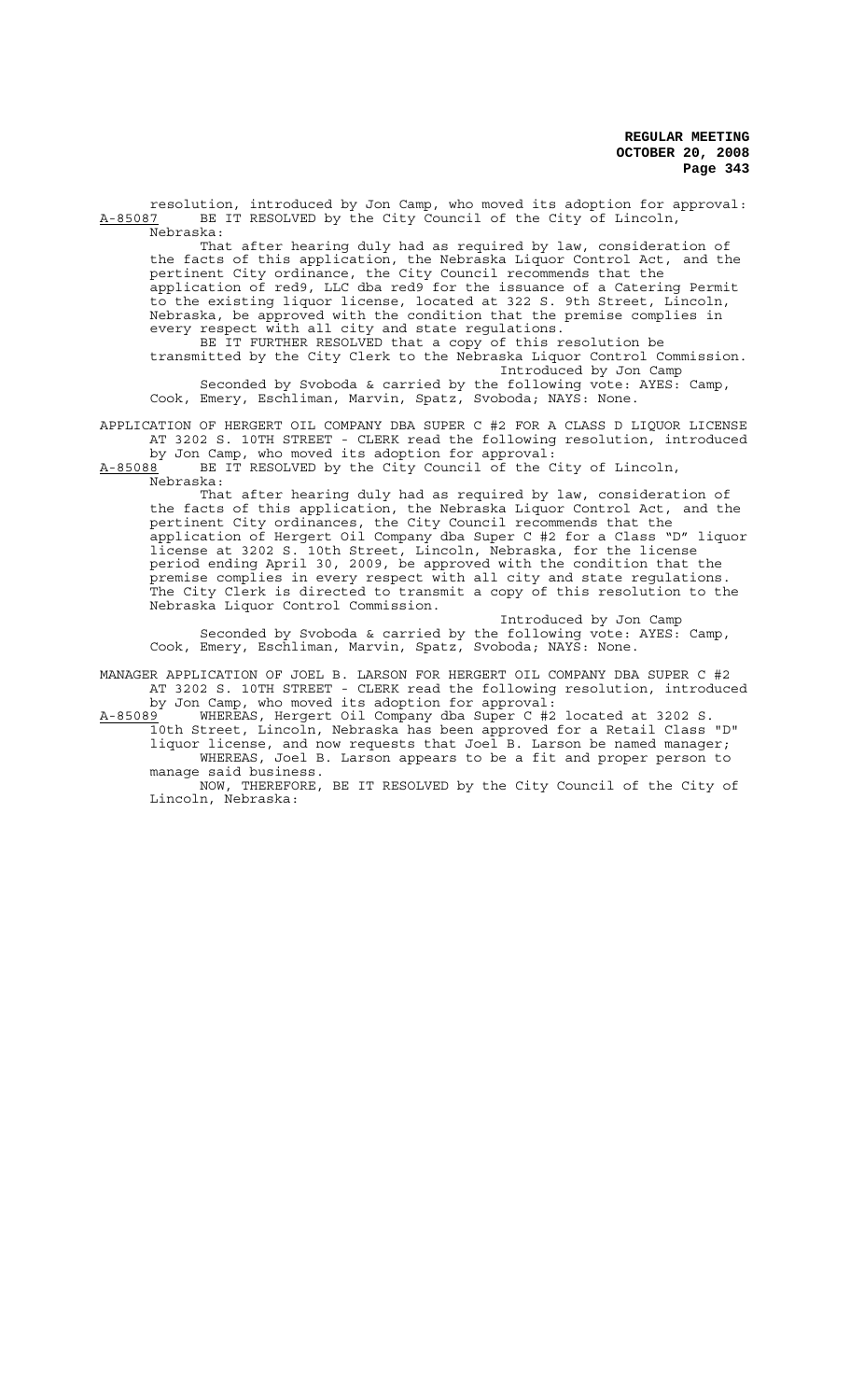> That after hearing duly had as required by law, consideration of the facts of this application, the Nebraska Liquor Control Act, and the pertinent City ordinances, the City Council recommends that Joel B. Larson be approved as manager of this business for said licensee. The City Clerk is directed to transmit a copy of this resolution to the Nebraska Liquor Control Commission.

Introduced by Jon Camp Seconded by Svoboda & carried by the following vote: AYES: Camp, Cook, Emery, Eschliman, Marvin, Spatz, Svoboda; NAYS: None.

APPLICATION OF HERGERT OIL COMPANY DBA SUPER C #5 FOR A CLASS D LIQUOR LICENSE AT 3400 VILLAGE DRIVE - CLERK read the following resolution, introduced by Jon Camp, who moved its adoption for approval:

A-85090 BE IT RESOLVED by the City Council of the City of Lincoln, Nebraska:

That after hearing duly had as required by law, consideration of the facts of this application, the Nebraska Liquor Control Act, and the pertinent City ordinances, the City Council recommends that the application of Hergert Oil Company dba Super C #5 for a Class "D" liquor license at 3400 Village Drive, Lincoln, Nebraska, for the license period ending April 30, 2009, be approved with the condition that the premise complies in every respect with all city and state regulations. The City Clerk is directed to transmit a copy of this resolution to the Nebraska Liquor Control Commission.

Introduced by Jon Camp Seconded by Svoboda & carried by the following vote: AYES: Camp, Cook, Emery, Eschliman, Marvin, Spatz, Svoboda; NAYS: None.

MANAGER APPLICATION OF JOEL B. LARSON FOR HERGERT OIL COMPANY DBA SUPER C #5 AT 3400 VILLAGE DRIVE - CLERK read the following resolution, introduced by Jon Camp, who moved its adoption for approval:

A-85091 WHEREAS, Hergert Oil Company dba Super C #5 located at 3400 Village Drive, Lincoln, Nebraska has been approved for a Retail Class "D" liquor license, and now requests that Joel B. Larson be named manager;

WHEREAS, Joel B. Larson appears to be a fit and proper person to manage said business.

NOW, THEREFORE, BE IT RESOLVED by the City Council of the City of Lincoln, Nebraska:

That after hearing duly had as required by law, consideration of the facts of this application, the Nebraska Liquor Control Act, and the pertinent City ordinances, the City Council recommends that Joel B. .<br>Larson be approved as manager of this business for said licensee. The City Clerk is directed to transmit a copy of this resolution to the Nebraska Liquor Control Commission.

Introduced by Jon Camp Seconded by Svoboda & carried by the following vote: AYES: Camp, Cook, Emery, Eschliman, Marvin, Spatz, Svoboda; NAYS: None.

## **ORDINANCES - 2ND READING & RELATED RESOLUTIONS (as required)**

AMENDING ORDINANCE NO. 19143, PASSED BY THE CITY COUNCIL ON SEPTEMBER 22, 2008, TO CORRECT THE LEGAL DESCRIPTION FOR THE SURPLUS PROPERTY GENERALLY LOCATED AT SOUTH 46TH STREET AND O STREET (COMP. PLAN CONFORMANCE 07023) - CLERK read an ordinance, introduced by Jon Camp, amending Ordinance 19143 passed by the City Council of the City of Lincoln, Nebraska on September 22, 2008, declaring approximately 2,739 square feet of City-owned property generally located at South 46<sup>th</sup> Street and O Street as surplus, to correct the legal description of the surplus property, the second time.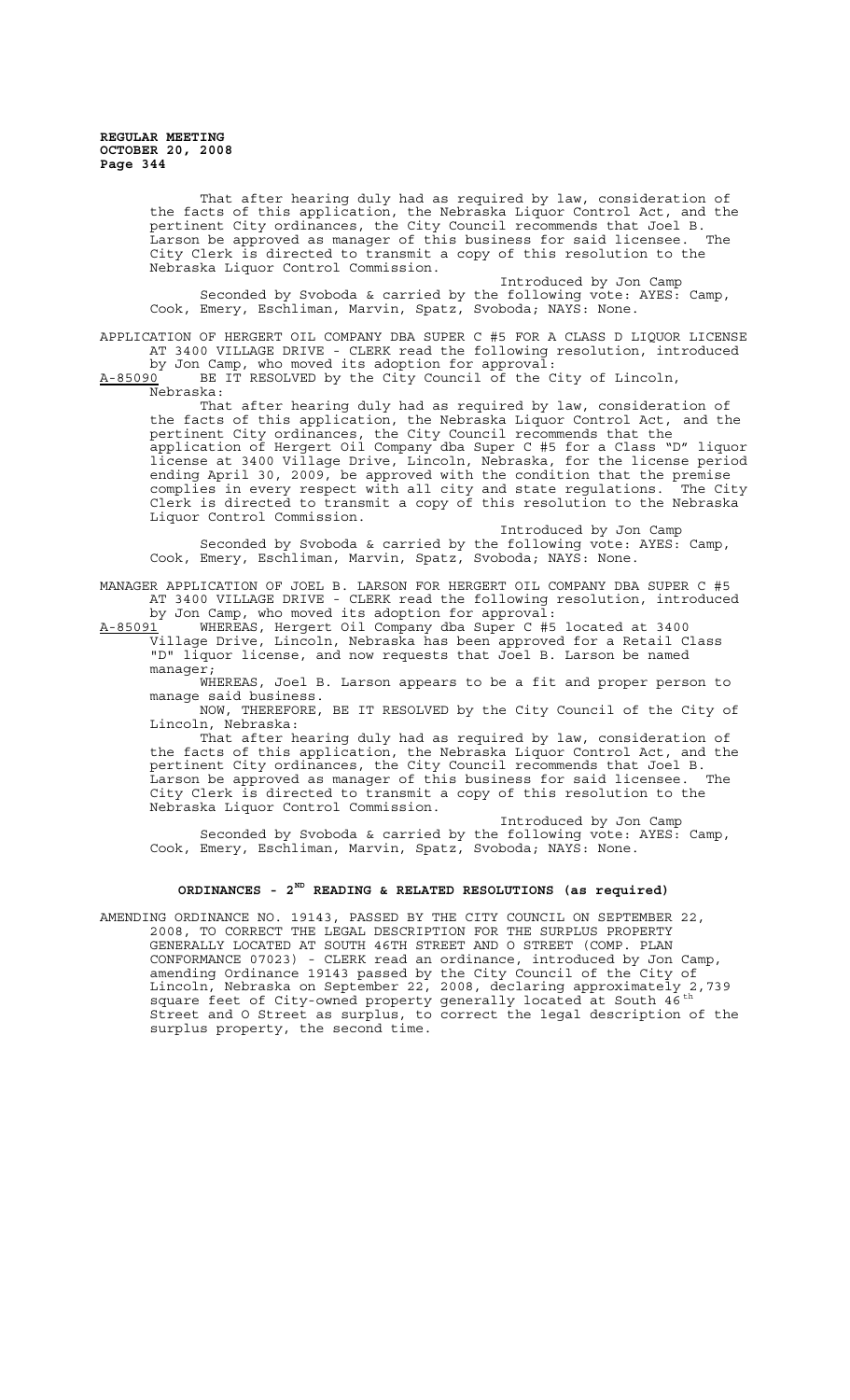- AMENDING TITLE 10 OF THE LINCOLN MUNICIPAL CODE BY CREATING A NEW CHAPTER 10.55, ELECTRIC PERSONAL ASSISTIVE MOBILITY DEVICES, TO DEFINE THE SAME, TO REGULATE THE USE THEREOF, AND TO PROVIDE PENALTIES FOR VIOLATIONS - CLERK read an ordinance, introduced by Jon Camp, creating Chapter 10.55 of the Lincoln Municipal Code, Electric Personal Assistive Mobility Devices, to define the same, to regulate the use thereof, and to provide penalties for violation, the second time.
- APPROVING THE PINE WOODS CONDITIONAL ANNEXATION AND ZONING AGREEMENT BETWEEN THE CITY AND REALTY TRUST GROUP RELATING TO THE ANNEXATION OF APPROXIMATELY 4.87 ACRES OF PROPERTY GENERALLY LOCATED ON THE WEST SIDE OF SOUTH 70TH STREET AND SOUTH OF PINE LAKE ROAD (RELATED ITEMS: 08-R-260, 08-145, 08-146) (ACTION DATE: 10/27/08)
- ANNEXATION NO. 08006 APPLICATION OF REALTY TRUST GROUP TO AMEND THE LINCOLN CORPORATE LIMITS MAP BY ANNEXING APPROXIMATELY 4.87 ACRES OF PROPERTY GENERALLY LOCATED AT SOUTH 70TH STREET AND PINE LAKE ROAD (RELATED ITEMS: 08-R-260, 08-145, 08-146) - CLERK read an ordinance, introduced by Jon Camp, annexing and including the below described land as part of the City of Lincoln, Nebraska and amending the Corporate Limits Map attached to and made a part of Ordinance No. 18208, to reflect the extension of the corporate limits boundary of the City of Lincoln, Nebraska established and shown thereon, the second time.
- CHANGE OF ZONE 08041 APPLICATION OF REALTY TRUST GROUP FOR A CHANGE OF ZONE FROM AGR AGRICULTURAL RESIDENTIAL DISTRICT TO R-3 RESIDENTIAL DISTRICT PUD AND FOR APPROVAL OF A DEVELOPMENT PLAN FOR MODIFICATIONS TO THE ZONING AND LAND SUBDIVISION ORDINANCES TO DEVELOP APPROXIMATELY 11 DWELLING UNITS AND APPROXIMATELY 53,000 SQUARE FEET OF OFFICE, RETAIL AND/OR COMMERCIAL FLOOR AREA ON PROPERTY GENERALLY LOCATED AT SOUTH 70TH STREET AND PINE LAKE ROAD (RELATED ITEMS: 08-R-260, 08-145, 08-146) CLERK read an ordinance, introduced by Jon Camp, amending the Lincoln Zoning District Maps attached to and made a part of Title 27 of the Lincoln Municipal Code, as provided by Section 27.05.020 of the Lincoln Municipal Code, by changing the boundaries of the districts established and shown thereon, the second time.

#### **PUBLIC HEARING RESOLUTIONS**

APPROVING GUIDELINES REGARDING THE USE OF CITY FUNDS AS PART OF THE FY 2008- 009 BUDGET FOR RESOURCE DEVELOPMENT AND CARE OF PARKS AND RECREATION FACILITIES - CLERK read the following resolution, introduced by Robin Eschliman passed the gavel to Vice Chair Doug Emery who moved its

adoption:<br>A-85092 WHE A-85092 WHEREAS, the City of Lincoln frequently enters into public/private partnerships in activities which include the fundraising and securing of outside resources for City purposes which benefit the public; and WHEREAS, such successful partnerships include, but are not limited to, efforts with the Downtown Lincoln Association, UpDowntowners, Lincoln Partnership for Economic Development, Safe Kids Campaign, various activities in the Aging Department, the Foundation for Lincoln

City Libraries and the Lincoln Parks Foundation; and WHEREAS, the City Council has appropriated \$100,000 in the City 2008-2009 operating budget for the purpose of resource development for the operation, maintenance and repair of existing and future parks and recreation facilities in Lincoln.

NOW, THEREFORE, BE IT RESOLVED by the City Council of the City of Lincoln, Nebraska that utilization of funds provided for resource development for Parks and Recreation Department facilities should be guided by the following, to wit:

1. Utilization of these funds shall be guided by the goal of establishing programs and activities that are financially selfsustainable over time. The Parks and Recreation Department Director shall establish benchmarks for each of activity and program in order to measure the success of using the funds to leverage outside funding and resources, and provide a report to the City Council in June 2009.

2. The Parks and Recreation Department Director is encouraged to meet with representatives of the Lincoln Parks Foundation and the Great Plains Trails Network to establish a set of proposed fund development activities and programs. Fund development activities should be harmonious and complementary with the mission and activities of the Lincoln Parks Foundation and the Great Plains Trails Network.

3. Funds may be used to support employment of or contracting with one or more individuals by the City, contracting with the Lincoln Parks Foundation for services, or to contract with a private fundraising company.

4. Funds may be used for salary, benefits, overhead, marketing, contractual services, and as matching funds to support fund development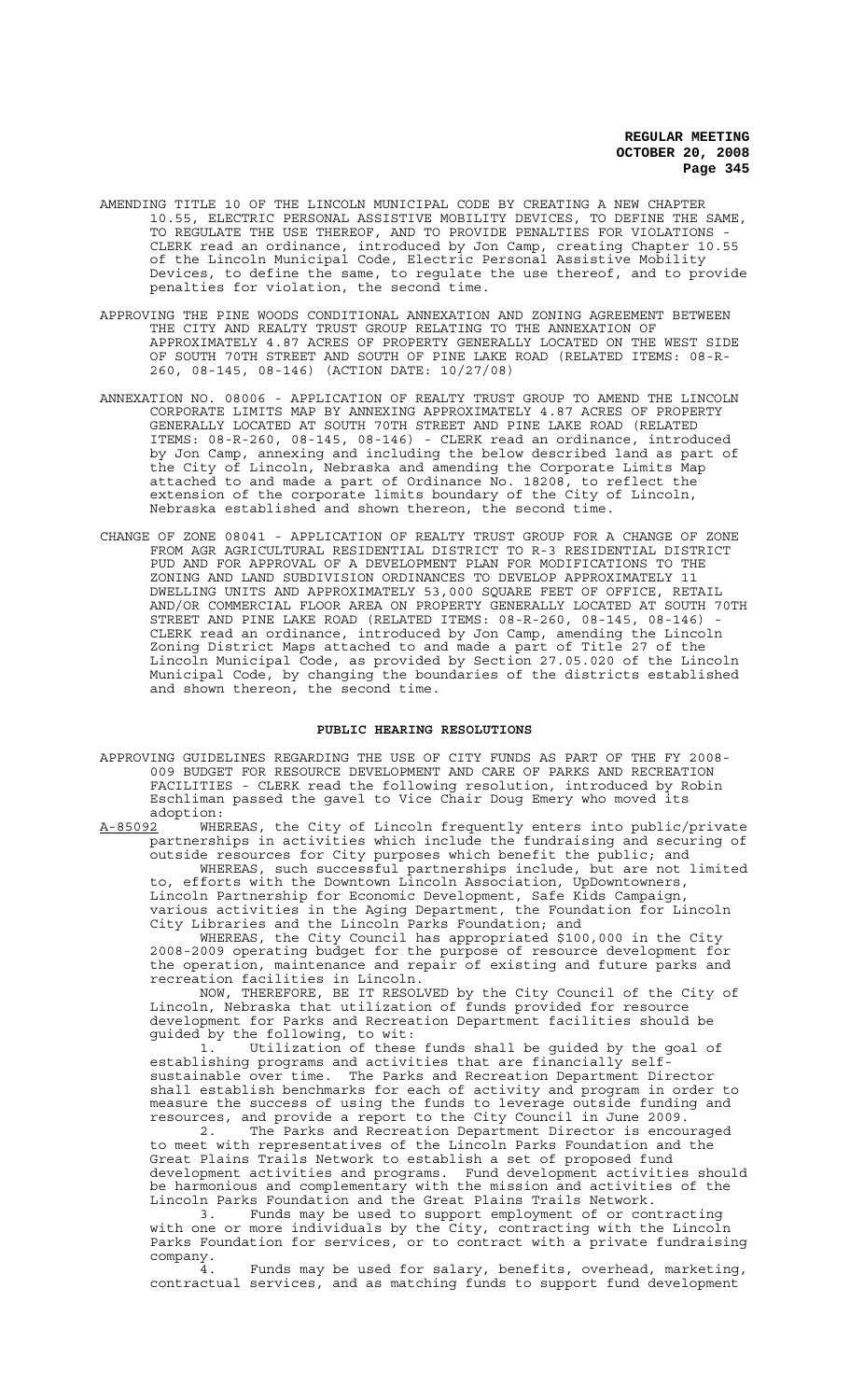activities benefitting Parks and Recreation facilities. 5. Fund development efforts may include, but are not limited to, seeking donations for capital improvement projects and endowments, planned giving, sponsorships, grants from businesses, individuals, government, and volunteer programs for the operation, maintenance, and repair of existing parks, trails, and swimming pools. 6. Efforts should be made to establish endowment funds for the ongoing care of existing and new Parks and Recreation facilities including parks, trails, and swimming pools. Introduced by Robin Eschliman Seconded by Marvin & carried by the following vote: AYES: Camp, Cook, Emery, Eschliman, Marvin, Spatz, Svoboda; NAYS: None. APPROVING A TWO-YEAR GRANT CONTRACT BETWEEN THE CITY OF LINCOLN AND MADONNA

REHABILITATION HOSPITAL TO PROVIDE GRANT FUNDS IN THE AMOUNT OF \$26,000.00 PER YEAR FOR ITS COMMUNITY MEDICAL TRANSPORTATION PROGRAM - CLERK read the following resolution, introduced by Jon Camp, who moved

its adoption:<br><u>A-85093</u> BE IT R BE IT RESOLVED by the City Council of the City of Lincoln, Nebraska:

That the attached two-year Grant Contract between the City of Lincoln and the Madonna Rehabilitation Hospital to provide grant funds in the amount of \$26,000.00 per year for its Community Medical Transportation Program, upon the terms and conditions as set forth in said contract, is hereby approved and the Mayor is authorized to execute the same on behalf of the City.

The City Clerk is directed to transmit one fully executed original Contract to Madonna Rehabilitation Hospital, 5401 South Street, Lincoln, NE 68506-2134, and a copy of said Contract to the Finance Department. Introduced by Jon Camp Seconded by Svoboda & carried by the following vote: AYES: Camp,

Cook, Emery, Eschliman, Marvin, Spatz, Svoboda; NAYS: None.

APPROVING A TWO-YEAR GRANT CONTRACT BETWEEN THE CITY OF LINCOLN AND VOICES OF HOPE TO PROVIDE GRANT FUNDS IN THE AMOUNT OF \$22,500.00 PER YEAR FOR ITS CRISIS INTERVENTION PROGRAM - CLERK read the following resolution, introduced by Jon Camp, who moved its adoption:

A-85094 BE IT RESOLVED by the City Council of the City of Lincoln, Nebraska:

That the attached two-year Grant Contract between the City of Lincoln and Voices of Hope to provide grant funds in the amount of \$22,500.00 per year for its Crisis Intervention Program, upon the terms and conditions as set forth in said contract, is hereby approved and the Mayor is authorized to execute the same on behalf of the City. The City Clerk is directed to transmit one fully executed original Contract to Voices of Hope, 2545 N Street, Lincoln, NE 68510-1250, and a copy of said Contract to the Finance Department.

Introduced by Jon Camp Seconded by Svoboda & carried by the following vote: AYES: Camp, Cook, Emery, Eschliman, Marvin, Spatz, Svoboda; NAYS: None.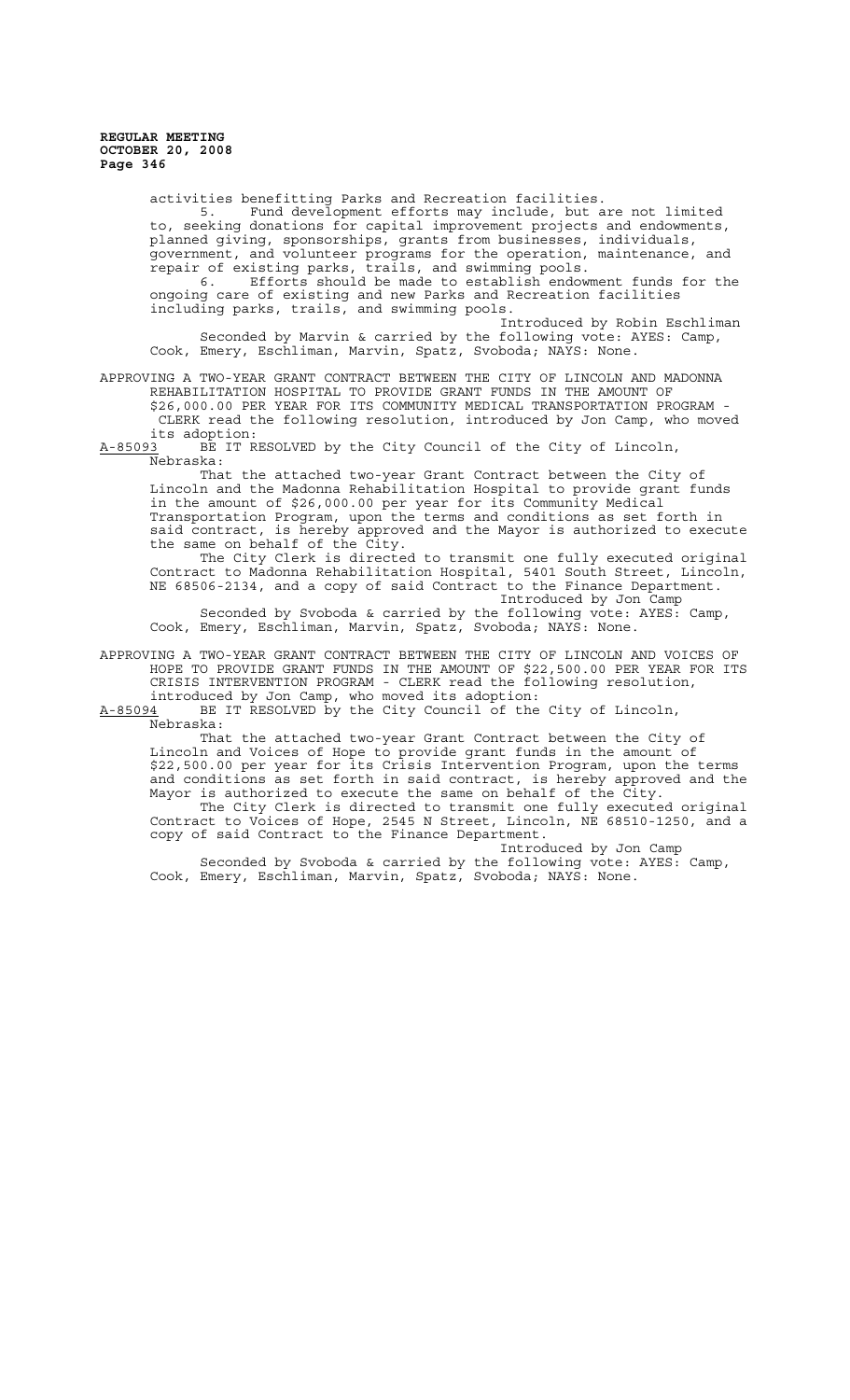APPROVING A TWO-YEAR GRANT CONTRACT BETWEEN THE CITY OF LINCOLN AND MATT TALBOT KITCHEN TO PROVIDE GRANT FUNDS IN THE AMOUNT OF \$15,000.00 PER YEAR FOR ITS FOOD/SHELTER SECURITY PROGRAM - CLERK read the following

resolution, introduced by Jon Camp, who moved its adoption: A-85095 BE IT RESOLVED by the City Council of the City of Lincoln,

Nebraska:

That the attached two-year Grant Contract between the City of Lincoln and Matt Talbot Kitchen & Outreach to provide grant funds in the amount of \$15,000.00 per year for its Food/Shelter Security Program, upon the terms and conditions as set forth in said contract, is hereby approved and the Mayor is authorized to execute the same on behalf of the City.

The City Clerk is directed to transmit one fully executed original Contract to Matt Talbot Kitchen & Outreach, 1911 R Street, Lincoln, NE 68503, and a copy of said Contract to the Finance Department Introduced by Jon Camp

Seconded by Svoboda & carried by the following vote: AYES: Camp, Cook, Emery, Eschliman, Marvin, Spatz, Svoboda; NAYS: None.

APPROVING A TWO-YEAR GRANT CONTRACT BETWEEN THE CITY OF LINCOLN AND

LIGHTHOUSE, INC. TO PROVIDE GRANT FUNDS IN THE AMOUNT OF \$25,000.00 PER YEAR FOR ITS LIGHTHOUSE AFTER-SCHOOL PROGRAM - CLERK read the following resolution, introduced by Jon Camp, who moved its adoption:<br>A-85096 BE IT RESOLVED by the City Council of the City of Line BE IT RESOLVED by the City Council of the City of Lincoln, Nebraska:

That the attached two-year Grant Contract between the City of Lincoln and Lighthouse, Inc. to provide grant funds in the amount of \$25,000.00 per year for its Lighthouse After-school Program, upon the terms and conditions as set forth in said contract, is hereby approved and the Mayor is authorized to execute the same on behalf of the City. The City Clerk is directed to transmit one fully executed original Contract to Lighthouse, Inc., 2601 N Street, Lincoln, NE 68510, and a copy of said Contract to the Finance Department.

Introduced by Jon Camp Seconded by Svoboda & carried by the following vote: AYES: Camp, Cook, Emery, Eschliman, Marvin, Spatz, Svoboda; NAYS: None.

## **ORDINANCE - 1ST READING & RELATED RESOLUTIONS (AS REQUIRED)**

AMENDING CHAPTER 27.35 OF THE LINCOLN MUNICIPAL CODE BY ADDING A NEW FIGURE 27.35.070(A) TO REFLECT MAXIMUM HEIGHTS WITHIN THE B-4 DISTRICT AT THE END OF CHAPTER 27.35 AS PROVIDED FOR IN SECTION 27.35.070 - CLERK read an ordinance, introduced by Jonathan Cook, amending Chapter 27.35 of the Lincoln Municipal Code relating to the B-4 Lincoln Center Business District by adding a new Figure 27.35.070(a) to reflect maximum heights within the B-4 district, the first time.

REQUEST FOR BOND ORDINANCE AUTHORIZING THE ISSUANCE OF NOT TO EXCEED \$932,000.00 CITY OF LINCOLN, NEBRASKA BLOCK 85 REDEVELOPMENT PROJECT TAX ALLOCATION BONDS. (RELATED ITEMS: 08-148, 08R-268, 08R-269) - CLERK read an ordinance, introduced by Jonathan Cook, authorizing and providing for the issuance of a City of Lincoln, Nebraska Tax Allocation Bond, Series 2008, in a principal amount not to exceed \$932,000 for the purpose of (1) paying the costs of acquiring, purchasing, constructing, reconstructing, improving, extending, rehabilitating, installing, equipping, furnishing and completing certain public improvements within the City's Block 85 Redevelopment Project Area, including acquiring any real estate and/or interests in real estate in connection therewith, and (2) paying the costs of issuance thereof; prescribing the form and certain details of the bond; pledging certain tax revenue and other revenue to the payment of the principal of and interest on the bond as the same become due; limiting payment of the bonds to such tax revenues; creating and establishing funds and accounts; delegating, authorizing

and directing the finance director to exercise his independent discretion and judgment in determining and finalizing certain terms and provisions of the bond not specified herein; taking other actions and making other covenants and agreements in connection with the foregoing; and related matters, the first time.

APPROVING THE BLOCK 85 REDEVELOPMENT AGREEMENT BETWEEN HAYMARKET SOUTH, LLC, WRK, LLC, AIRSPACE, LLC, AND THE CITY RELATING TO THE REDEVELOPMENT OF PROPERTY GENERALLY LOCATED ON BLOCK 85 FROM 8TH TO 9TH STREETS, AND M STREET TO ROSA PARKS WAY.(RELATED ITEMS: 08-148, 08R-268, 08R-269) (ACTION DATE: 11/3/08)

AMENDING THE FY 08/09 CIP TO AUTHORIZE AND APPROPRIATE \$932,000 IN TIF FUNDS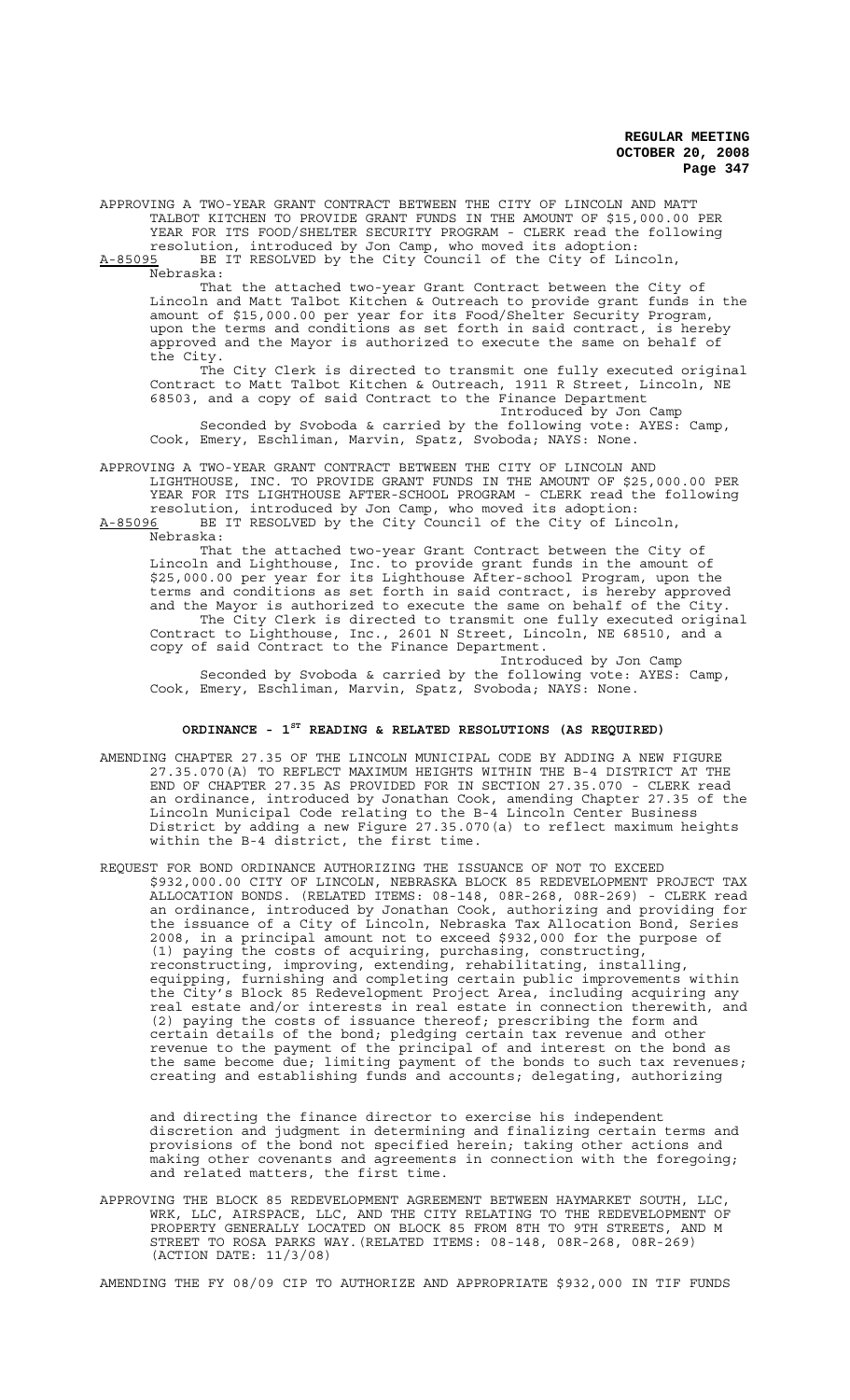FOR THE BLOCK 85 REDEVELOPMENT PROJECT GENERALLY LOCATED ON BLOCK 85 FROM 8TH TO 9TH STREETS AND M STREET TO ROSA PARKS WAY. (RELATED ITEMS: 08-148, 08R-268, 08R-269) (ACTION DATE: 11/3/08)

- REQUEST FOR BOND ORDINANCE AUTHORIZING THE ISSUANCE OF NOT TO EXCEED \$2,800,000.00 CITY OF LINCOLN, NEBRASKA NORTH HAYMARKET ARTS AND HUMANITIES PHASE II REDEVELOPMENT PROJECT TAX ALLOCATION BONDS. (RELATED ITEMS: 08-149, 08R-270, 08R-271) - CLERK read an ordinance, introduced by Jonathan Cook, authorizing and providing for the issuance of a City of Lincoln, Nebraska Tax Allocation Bond, Series 2008, in a principal amount not to exceed \$2,800,000 for the purpose of (1) paying the costs of acquiring, purchasing, constructing, reconstructing, improving, extending, rehabilitating, installing, equipping, furnishing and completing certain public improvements within the City's North Haymarket Arts and Humanities Phase II Redevelopment Project Area. Including acquiring any real estate and/or interests in real estate in connection therewith, and (2) paying the costs of issuance thereof; prescribing the form and certain details of the bond; pledging certain tax revenue and other revenue to the payment of the principal of and interest on the bond as the same become due; limiting payment of the bonds to such tax revenues; creating and establishing funds and accounts; delegating, authorizing and directing the Finance Director to exercise his independent discretion and judgment in determining and finalizing certain terms and provisions of the bond not specified herein; taking other actions and making other covenants and agreements in connection with the foregoing, and related matters, the first time.
- APPROVING THE NORTH HAYMARKET ARTS AND HUMANITIES PHASE II REDEVELOPMENT AGREEMENT BETWEEN BLOCK 21, LLC AND THE CITY RELATING TO THE REDEVELOPMENT OF PROPERTY GENERALLY LOCATED AT 8TH AND R STREETS. (RELATED ITEMS: 08-149, 08R-270, 08R-271) (ACTION DATE: 11/3/08)
- AMENDING THE FY 08/09 CIP TO AUTHORIZE AND APPROPRIATE \$2.8 MILLION IN TIF FUNDS FOR THE NORTH HAYMARKET ARTS AND HUMANITIES PHASE II REDEVELOPMENT PROJECT GENERALLY LOCATED AT 8TH AND R STREETS. (RELATED ITEMS: 08-149, 08R-270, 08R-271) (ACTION DATE: 11/3/08)
- CHANGE OF ZONE 08017 AMENDING TITLE 27 OF THE LINCOLN MUNICIPAL CODE RELATING TO ZONING BY AMENDING SECTION 27.05.020 TO DELETE REFERENCES TO THE DATES OF THE LINCOLN AIRPORT ZONING MAP AND THE AIRPORT ENVIRONS NOISE DISTRICT MAP; BY AMENDING SECTIONS 27.11.040, 27.13.040, 27.15.040, 27.17.040, 27.19.040, 27.21.040, 27.23.040, AND 27.24.040, TO DELETE EXPANSION OF NONSTANDARD SINGLE AND TWO-FAMILY DWELLINGS INTO REQUIRED YARDS AS A PERMITTED SPECIAL USE IN THE R-1 THROUGH R-8 ZONING DISTRICTS; BY AMENDING SECTION 27.27.020 TO DELETE THE RESTRICTION THAT TECHNOLOGY TRANSFER INDUSTRIES OR APPLICATIONS MUST BE IN AN AREA DESIGNATED IN THE COMPREHENSIVE PLAN AS A TECHNOLOGY PARK; BY AMENDING SECTION 27.51.030 TO DELETE A REFERENCE TO EMPLOYMENT CENTER; BY AMENDING SECTION 27.61.090 TO DELETE A REFERENCE TO REPEALED SECTION 27.63.540; BY AMENDING SECTION 27.63.260 TO DELETE A REFERENCE TO COUNTY LAND USE MAP (FIGURE 17); BY AMENDING SECTIONS 27.63.380, 27.70.050, AND 27.80.105 RELATING TO SPECIAL PERMITS FOR FLOOD PLAIN CONSTRUCTION, REQUIREMENTS AFTER APPROVAL OF FINAL PLOT PLANS, AND FLOOD PLAIN DEVELOPMENT PERMITS, RESPECTIVELY, TO DELETE REFERENCES TO REPEALED CHAPTER 27.55 (FLOOD PLAIN DISTRICT) AND TO ADD CORRECT REFERENCES TO THE LINCOLN MUNICIPAL CODE; BY REPEALING SECTION 27.63.540 RELATING TO SPECIAL PERMITS FOR EXPANSION OF NONSTANDARD SINGLE AND TWO-FAMILY DWELLINGS INTO REQUIRED YARDS; BY AMENDING SECTION 27.83.020 TO CHANGE A REFERENCE FROM THE CITY OF LINCOLN'S 2025 COMPREHENSIVE PLAN TO THE LINCOLN-LANCASTER COUNTY 2030 COMPREHENSIVE PLAN; AND REPEALING SECTIONS 27.05.020, 27.11.040, 27.13.040, 27.15.040, 27.17.040, 27.19.040, 27.21.040, 27.23.040, 27.24.040, 27.27.020, 27.51.030, 27.61.090, 27.63.260, 27.63.380, 27.70.050, 27.80.105, AND 27.83.020 OF THE LINCOLN MUNICIPAL CODE AS HITHERTO EXISTING - CLERK read an ordinance, introduced by Jonathan Cook, amending Title 27 of the Lincoln Municipal Code relating to zoning by amending Section 27.05.020 to delete references to the dates of the Lincoln Airport Zoning map and the Airport Environs Noise District map; by amending Sections 27.11.040, 27.13.040, 27.15.040, 27.17.040, 27.19.040, 27.21.040, 27.23.040, and 27.24.040, to delete expansion of nonstandard single and two-family dwellings into required yards as a permitted special use in the R-1 through R-8 Zoning Districts; by amending Section 27.27.020 to delete the restriction that technology transfer industries or applications must be in an area designated in the Comprehensive Plan as a Technology Park; by amending Section 27.51.030 to delete a reference to Employment Center; by amending Section 27.61.090 to delete a reference to repealed Section 27.63.540; by amending Section 27.63.260 to delete a reference to County Land Use map (Figure 17); by amending Sections 27.63.380, 27.70.050, and 27.80.105 relating to Special Permits for flood plain construction, requirements after approval of final plot plans, and flood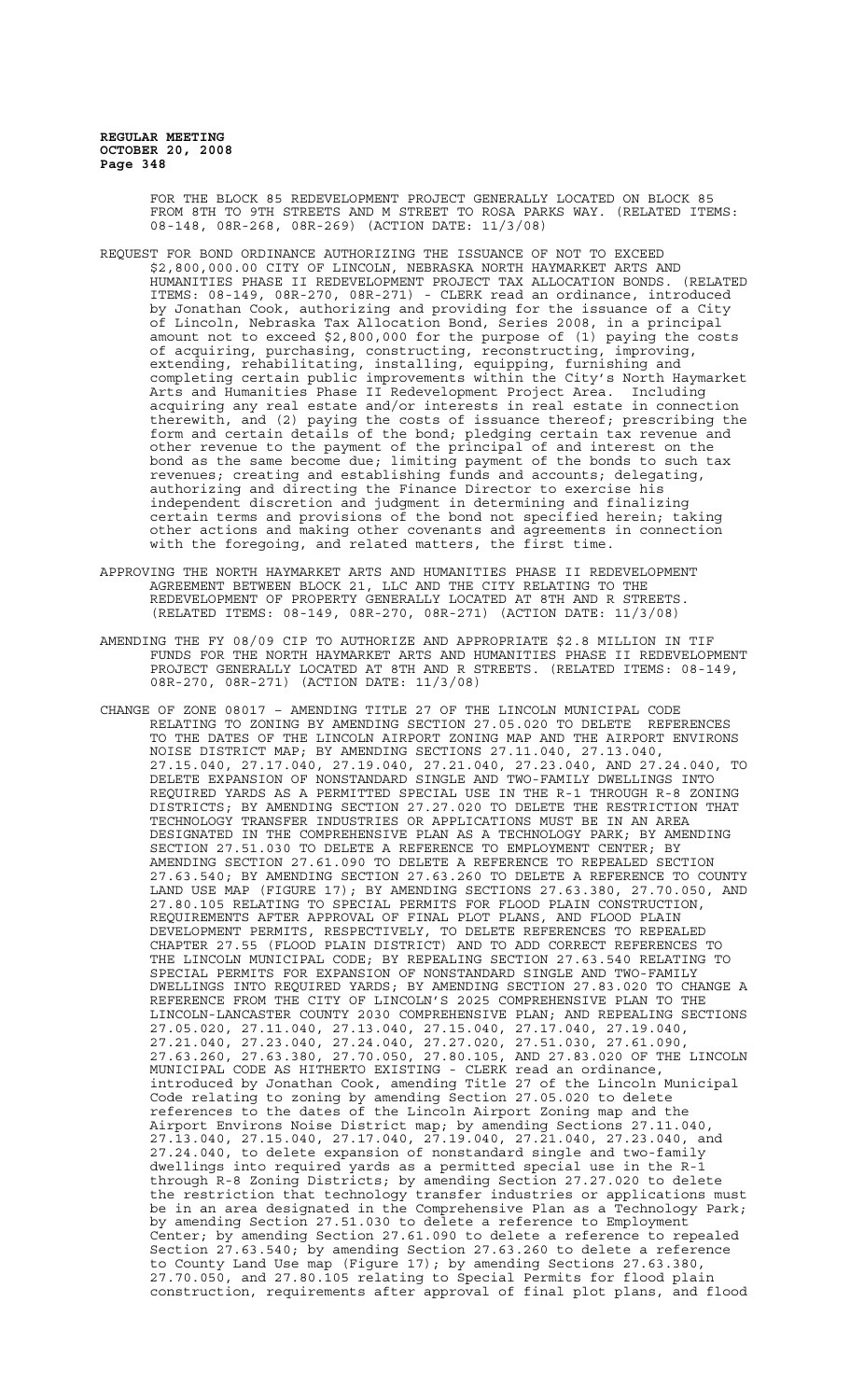plain development permits, respectively, to delete references to repealed Chapter 27.55 (Flood Plain District) and to add correct references to the Lincoln Municipal Code; by repealing Section 27.63.540 relating to Special Permits for expansion of nonstandard single and twofamily dwellings into required yards; by amending Section 27.83.020 to change a reference from the City of Lincoln's 2025 Comprehensive Plan to the Lincoln-Lancaster County 2030 Comprehensive Plan; and repealing Sections 27.05.020, 27.11.040, 27.13.040, 27.15.040, 27.17.040, 27.19.040, 27.21.040, 27.23.040, 27.24.040, 27.27.020, 27.51.030, 27.61.090, 27.63.260, 27.63.380, 27.70.050, 27.80.105, and 27.83.020 of the Lincoln Municipal Code as hitherto existing, the first time.

MISC. 08011 – AMENDING TITLE 26 OF THE LINCOLN MUNICIPAL CODE RELATING TO THE LAND SUBDIVISION ORDINANCE BY AMENDING SECTION 26.11.037 TO DELETE THE PROVISIONS REGARDING EXPIRATION OF AN APPLICATION FOR A PRELIMINARY PLAT WHICH HAS BEEN PLACED ON PENDING; BY AMENDING SECTION 26.11.060 TO DELETE PROVISIONS REGARDING THE EXPIRATION OF FINAL PLATS; BY AMENDING SECTION 26.19.010 TO DELETE THE REQUIREMENT THAT SIGNATURES BE IN BLACK OPAQUE INK; BY AMENDING SECTION 26.31.010 TO DELETE THE PROVISION REGARDING THE EXPIRATION OF EXISTING REQUESTS FOR MODIFICATION OF THE REQUIREMENTS OF TITLE 26; BY CREATING A NEW CHAPTER 26.35 ENTITLED GENERAL PROVISIONS BY ADDING A NEW SECTION NUMBERED 26.35.010 TO PROVIDE PROVISIONS FOR AMENDING TITLE 26 AND ADDING A NEW SECTION NUMBERED 26.35.020 TO PROVIDE PROVISIONS FOR EXPIRATION OF APPLICATIONS; AND REPEALING SECTIONS 26.11.037, 26.11.060, 26.19.010, AND 26.31.010 OF THE<br>LINCOLN MUNICIPAL CODE AS HITHERTO EXISTING - CLERK read an ordinance, LINCOLN MUNICIPAL CODE AS HITHERTO EXISTING introduced by Jonathan Cook, Amending Title 26 of the Lincoln Municipal Code relating to the Land Subdivision ordinance by amending Section 26.11.037 to delete the provisions regarding expiration of an application for a Preliminary Plat which has been placed on pending; by amending section 26.11.060 to delete provisions regarding the expiration of Final Plats; by amending Section 26.19.010 to delete the requirement that signatures be in black opaque ink; by amending Section 26.31.010 to delete the provision regarding the expiration of existing requests for modification of the requirements of Title 26; by creating a new Chapter

26.35 entitled General Provisions by adding a new section numbered 26.35.010 to provide provisions for amending Title 26 and adding a new section numbered 26.35.020 to provide provisions for expiration of applications; and repealing Sections 26.11.037, 26.11.060, 26.19.010, and 26.31.010 of the Lincoln Municipal Code as hitherto existing, the first time.

- CHANGE OF ZONE 08049 REQUEST OF RJL DEVELOPMENT NORTH, LTD. FOR A CHANGE OF ZONE FROM O-3 OFFICE PARK DISTRICT TO B-2 PLANNED NEIGHBORHOOD BUSINESS DISTRICT ON APPROXIMATELY 7.75 ACRES OF PROPERTY GENERALLY LOCATED AT SOUTH 40TH STREET AND OLD CHENEY ROAD. (08-152, 08R-273) - CLERK read an ordinance, introduced by Jonathan Cook, amending the Lincoln Zoning District Maps adopted by reference and made a part of Title 27 of the Lincoln Municipal Code, pursuant to Section 27.05.020 of the Lincoln Municipal Code, by changing the boundaries of the districts established and shown thereon, the first time.
- USE PERMIT 58G APPLICATION OF RJL DEVELOPMENT NORTH, LTD. TO AMEND THE WILLIAMSBURG VILLAGE USE PERMIT TO SHOW A CHANGE OF ZONE FROM O-3 TO B-2 TO ACCOMMODATE THE EXPANSION OF THE EXISTING HYVEE STORE AND TO UPDATE THE LAND USE TABLE AND SITE LAYOUT, INCLUDING A REQUEST TO REDUCE SETBACKS WITHIN THE DESIGNATED BUILDABLE AREA TO ZERO, ON PROPERTY GENERALLY LOCATED AT SOUTH 40TH STREET AND OLD CHENEY ROAD. (08-152, 08R-273) (ACTION DATE: 11/3/08)

# **ORDINANCES - 3RD READING & RELATED RESOLUTIONS (as required)**

AMENDING CHAPTER 2.62 OF THE LINCOLN MUNICIPAL CODE RELATING TO THE POLICE AND FIRE PENSION PLAN A TO PROVIDE A 1.5% COLA AND A 4% INCREASE IN MEMBER CONTRIBUTIONS. (RELATED ITEMS: 08-133, 08-134, 08-135, 08R-240, 08R-241) PRIOR to reading:

SPATZ Moved to place Bill No. 08-133 on Pending Indefinitely. Seconded by Svoboda & **LOST** by the following vote: AYES: Camp, Eschliman, Spatz; NAYS: Cook, Emery, Marvin, Svoboda.

Dan Marvin stating for the record, I agree with Jonathan, this was a compromise, definitional compromise, a settlement of differences where consent was reached by mutual concession. I think what the Mayor asked when he said, "I have a very tight budget. I'd like some give on the demands for increase," and I think what the firefighters wanted was to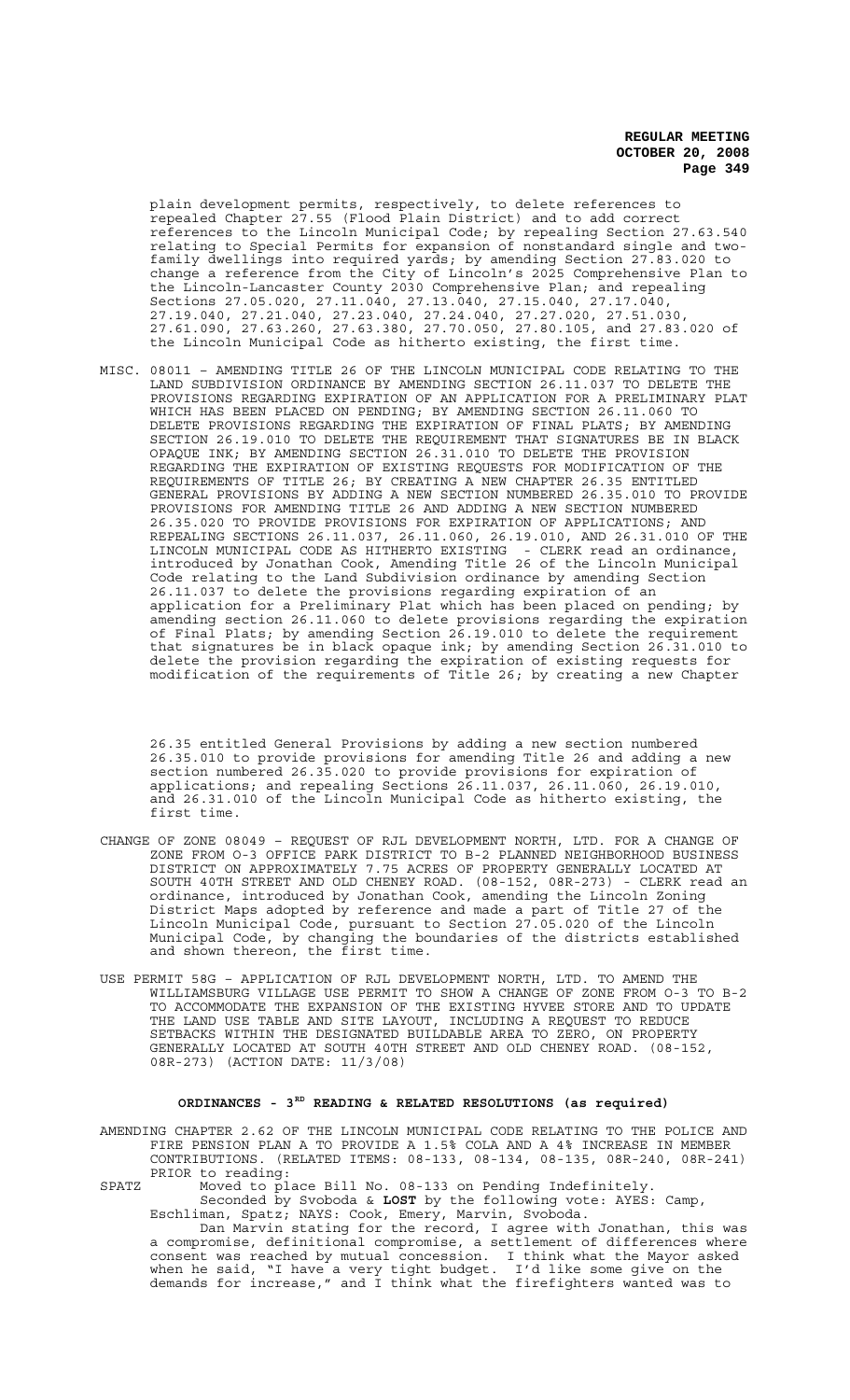> make good on a promise that made 17 years ago to work towards some kind of COLA and between those two they reached a compromise. The City was granted 2.4% increase. People who get Social Security payments will be seeing a 5% increase here, so, and the firefighters got on their end of it the fulfillment of a promise that has taken 17 years which Mayor Johanns was the one who kind of initiated that program too by the way. And, I don't think there is a lot of wiggle room in the budget and I don't know what we'll get in Plan B. The Plan B without the COLA is likely, and I think Mr. Spatz has articulated that, is likely to be more money. Is it going to be hundreds of thousands dollars more? Is it going to be millions more? I don't know, but that is going to make it very difficult for taxpayers. People expect services from other departments. It's just going to be difficult for the City so I think that's a mistake to turn this down. I spoke to Mr. Cripe this morning, I said, "How often does it happen that Council members turn down a contract like this?" He said, "It doesn't happen." He didn't say, Oh it happens on occasion, he says it doesn't happen. So, what this Council is doing is not something that is, at the margin is kind of unusual, it's just something that doesn't happen. And, Jon talked about executive sessions, what was and wasn't said in there and I won't, I'm not going to characterize what was said in there, but Jon's interpretation was that we had executive sessions and that we didn't give direct..., or not enough direction was given to the Mayor. I don't share that opinion Jon. I sat in those executive session meetings and I believe that enough directions was given to the Mayor that was consistent with the contract that we have before use. So, I think it is unfortunate that we're going to vote this down. I think it is unusual and that's not me that's Mr. Cripe saying that. And, I think it's going to cost taxpayers either in services or else, otherwise turning this contract down. I think that's is a mistake.

CLERK Read an ordinance, introduced by Ken Svoboda, amending Chapter 2.62 of the Lincoln Municipal Code relating to the Police & Fire Pension, Plan A, by amending Section 2.62.020 to add a definition for "COLA (Cost of Living Adjustment) contribution"; amending Section 2.62.045 to require applicable members to make COLA contributions while enrolled in the DROP program; amending Section 2.62.070 to provide that members who terminate with less than ten years of service are not entitled to reimbursement of COLA contributions; amending Section 2.62.140 to clarify that members not entitled to COLA pursuant to Section 2.62.145 shall continue to receive lump sum payments (13<sup>th</sup> check); adding a new section numbered 2.62.145 to provide for an annual percentage increase as a cost of living adjustment for eligible members; amending Section 2.62.160 to establish the COLA contribution percentage from applicable members; and repealing Sections 2.62.020, 2.62.045, 2.62.070, 2.62.140, and 2.62.160 of the Lincoln Municipal Code as hitherto existing, the third time.

SVOBODA Moved to pass the ordinance as read.

Seconded by Emery & **LOST** by the following vote: AYES: Cook, Emery, Marvin; NAYS: Camp, Eschliman, Spatz, Svoboda. The ordinance, having **LOST**, was assigned the File **#38-4576** & was placed on file in the Office of the City Clerk.

AMENDING CHAPTER 2.65 OF THE LINCOLN MUNICIPAL CODE RELATING TO THE POLICE AND FIRE PENSION PLAN B TO PROVIDE A 1.5% COLA AND A 4% INCREASE IN MEMBER CONTRIBUTIONS. (RELATED ITEMS: 08-133, 08-134, 08-135, 08R-240, 08R-241) - CLERK read an ordinance, introduced by Ken Svoboda, amending Chapter 2.65 of the Lincoln Municipal Code relating to the Police & Fire Pension, Plan B, by amending Section 2.65.020 to add a definition for "COLA (Cost of Living Adjustment) contribution"; amending Section 2.65.045 to require applicable members to make COLA contributions while enrolled in the DROP program; amending Section 2.65.070 to provide that members who terminate with less than ten years of service are not entitled to reimbursement of COLA contributions; amending Section 2.65.140 to clarify that members not entitled to COLA pursuant to Section 2.65.145  $sin$ all continue to receive lump sum payments (13<sup>th</sup> check); adding a new section numbered 2.65.145 to provide for an annual percentage increase as a cost of living adjustment for eligible members; amending Section 2.65.160 to establish the COLA contribution percentage from applicable members; and repealing Sections 2.65.020, 2.65.045, 2.65.070, 2.65.140, and 2.65.160 of the Lincoln Municipal Code as hitherto existing, the third time.

SVOBODA Moved to pass the ordinance as read.

Seconded by Emery & **LOST** by the following vote: AYES: Cook, Emery, Marvin; NAYS: Camp, Eschliman, Spatz, Svoboda. The ordinance, having **LOST**, was assigned the File **#38-4577** & was placed on file in the Office of the City Clerk.

AMENDING CHAPTER 2.66 OF THE LINCOLN MUNICIPAL CODE RELATING TO THE POLICE AND FIRE PENSION PLAN C TO PROVIDE A 1.5% COLA AND A 4% INCREASE IN MEMBER CONTRIBUTIONS. (RELATED ITEMS: 08-133, 08-134, 08-135, 08R-240, 08R-241)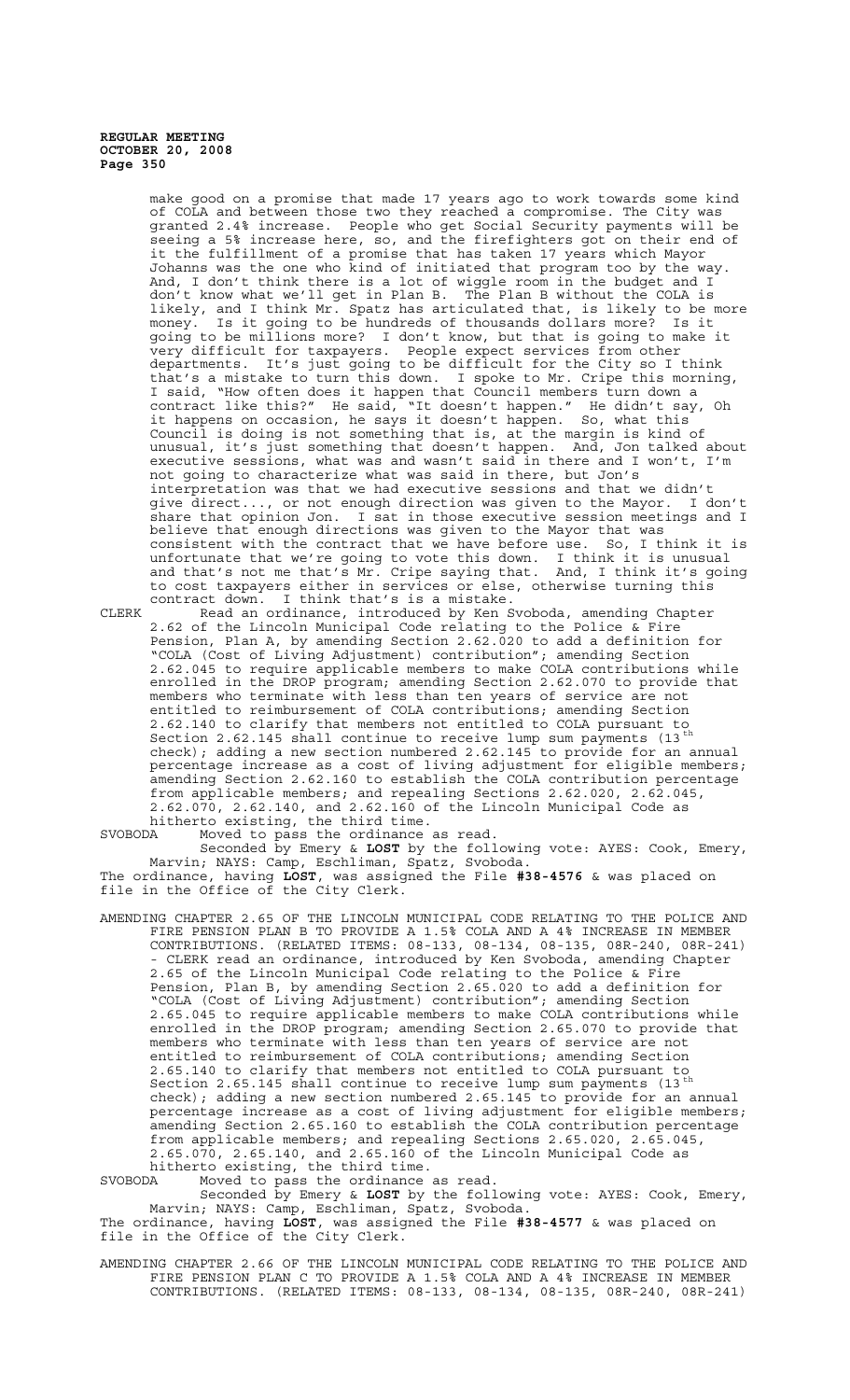- CLERK read an ordinance, introduced by Ken Svoboda, amending Chapter 2.66 of the Lincoln Municipal Code relating to the Police & Fire Pension, Plan B, by amending Section 2.66.020 to add a definition for "COLA (Cost of Living Adjustment) contribution"; amending Section 2.66.045 to require applicable members to make COLA contributions while enrolled in the DROP program; amending Section 2.66.070 to provide that members who terminate with less than ten years of service are not entitled to reimbursement of COLA contributions; amending Section 2.66.107 to clarify that members not entitled to COLA pursuant to Section 2.66.108  $\sinh$  and  $\sinh$  and  $\sin$  and  $\sin$   $\sin$   $\sin$   $\sin$ check); adding a new section numbered 2.66.108 to provide for an annual percentage increase as a cost of living adjustment for eligible members; amending Section 2.66.120 to establish the COLA contribution percentage from applicable members; and repealing Sections 2.66.020, 2.66.045, 2.66.070, 2.66.107, and 2.66.120 of the Lincoln Municipal Code as hitherto existing, the third time.

SVOBODA Moved to pass the ordinance as read.

Seconded by Emery & **LOST** by the following vote: AYES: Cook, Emery, Marvin; NAYS: Camp, Eschliman, Spatz, Svoboda. The ordinance, having **LOST**, was assigned the File **#38-4578** & was placed on file in the Office of the City Clerk.

APPROVING THE LABOR CONTRACT BETWEEN THE CITY AND IAFF, LOCAL 644, EFFECTIVE AUGUST 21, 2008. (RELATED ITEMS: 08-133, 08-134, 08-135, 08R-240, 08R-241) (ACTION DELAYED 1 WK TO 10/20/08)- CLERK read the following resolution, introduced by Ken Svoboda, who moved its adoption: Seconded by Emery & **LOST** by the following vote: AYES: Cook, Emery, Marvin NAYS: Camp, Eschliman, Spatz, Svoboda.

The resolution, having **LOST**, was assigned the File **#38-4579** & was placed on file in the Office of the City Clerk.

APPROVING A TRANSFER OF APPROPRIATIONS AND CASH WITHIN THE 2008-2009 OPERATING BUDGET FROM THE FIRE & RESCUE GENERAL FUND, EMS ENTERPRISE FUND, GRANTS-IN-AID FUND, BUILDING & SAFETY FUND, SOCIAL SECURITY FUND AND POLICE GENERAL FUND FOR REALLOCATION TO THE POLICE AND FIRE PENSION FUND IN THE AMOUNT OF \$356,342.00. (RELATED ITEMS: 08-133, 08-134, 08-135, 08R-240, 08R-241) (ACTION DELAYED 1 WK TO 10/20/08) - CLERK read the following resolution, introduced by Ken Svoboda, who moved its adoption: Seconded by Emery & **LOST** by the following vote: AYES: Cook, Emery, Marvin; NAYS: Camp, Eschliman, Spatz, Svoboda. The resolution, having **LOST**, was assigned the File **#38-4580** & was placed on

file in the Office of the City Clerk.

- APPROVING THE TRANSFER OF CASH AND APPROPRIATION OF UNSPENT FUND BALANCE IN THE AMOUNT OF \$750,000 IN FY 2008-09 FROM THE STREET CONSTRUCTION FUND BALANCE TO PROJECT NO. 070716 SIDEWALK MAINTENANCE AND REPAIR - CLERK read an ordinance, introduced by Ken Svoboda, approving the transfer of cash and appropriation of unspent fund balance from the Street Construction Fund Balance to Sidewalk Maintenance and Repair in accordance with Ordinance 18863 for the issuance of Highway Allocation Bonds, the third time.
- SVOBODA Moved to pass the ordinance as read. Seconded by Svoboda & carried by the following vote: AYES: Camp, Cook, Emery, Eschliman, Marvin, Spatz, Svoboda; NAYS: None. The ordinance, being numbered **#19157**, is recorded in Ordinance Book #26, Page
- CHANGE OF ZONE 08040 AMENDING TITLE 27 OF THE LINCOLN MUNICIPAL CODE RELATING TO ZONING BY ADDING A NEW SECTION NUMBERED 27.03.638 TO DEFINE WIND ENERGY CONVERSION SYSTEM (WECS); BY AMENDING SECTIONS 27.07.020, 27.09.020, 27.11.020, 27.13.020, 27.15.020, 27.17.020, 27.19.020, 27.21.020, 27.23.020, 27.24.020, 27.25.020, 27.26.020, 27.27.020, 27.29.020, 27.31.030, 27.33.020, 27.37.020, 27.39.020, 27.41.020, 27.43.020, 27.45.020 TO ADD WECS AS A PERMITTED USE IN THE AG, AGR, R-1 THROUGH R-8, O-1 THROUGH O-3, B-1, B-2, B-3, B-5 AND H-1 THROUGH H-4 ZONING DISTRICTS; BY AMENDING SECTIONS 27.07.030, AND 27.09.030 TO ADD WECS OVER THE DISTRICT HEIGHT AS A PERMITTED CONDITIONAL USE IN THE AG AND AGR DISTRICTS, AMENDING SECTIONS 27.11.040, 27.13.040, 27.15.040, 27.17.040, 27.19.040, 27.21.040, 27.23,040, 27.24.040, 27.25.030, 27.26.040, 27.27.030, 27.29.040, 27.31.050, 27.33.040, 27.35.030, 27.37.030, 27.45.030, 27.47.030, 27.49.040 AND 27.51.050 TO ADD WECS OVER THE DISTRICT HEIGHT AS A PERMITTED SPECIAL USE IN THE R-1 THROUGH R-8, O-1 THROUGH O-3, B-1 THROUGH B-5, H-1 THROUGH H-4, AND I-1 THROUGH I-3 ZONING DISTRICTS; AMENDING SECTION 27.63.420 TO AMEND THE SPECIAL PERMIT REQUIREMENTS FOR WECS; AMENDING SECTION 27.71.025 TO CLARIFY WECS MAY EXCEED THE HEIGHT OF THE DISTRICT IN WHICH THE WECS IS LOCATED; AND REPEALING SECTIONS 27.07.020, 27.07.030, 27.09.020, 27.09.030, 27.11.020, 27.11.040, 27.13.020, 27.13.040, 27.15.020, 27.15.040, 27.17.020, 27.17.040, 27.19.020, 27.19.040, 27.21.020, 27.21.040, 27.23.020, 27.23.040, 27.24.020, 27.24.040, 27.25.020, 27.25.030,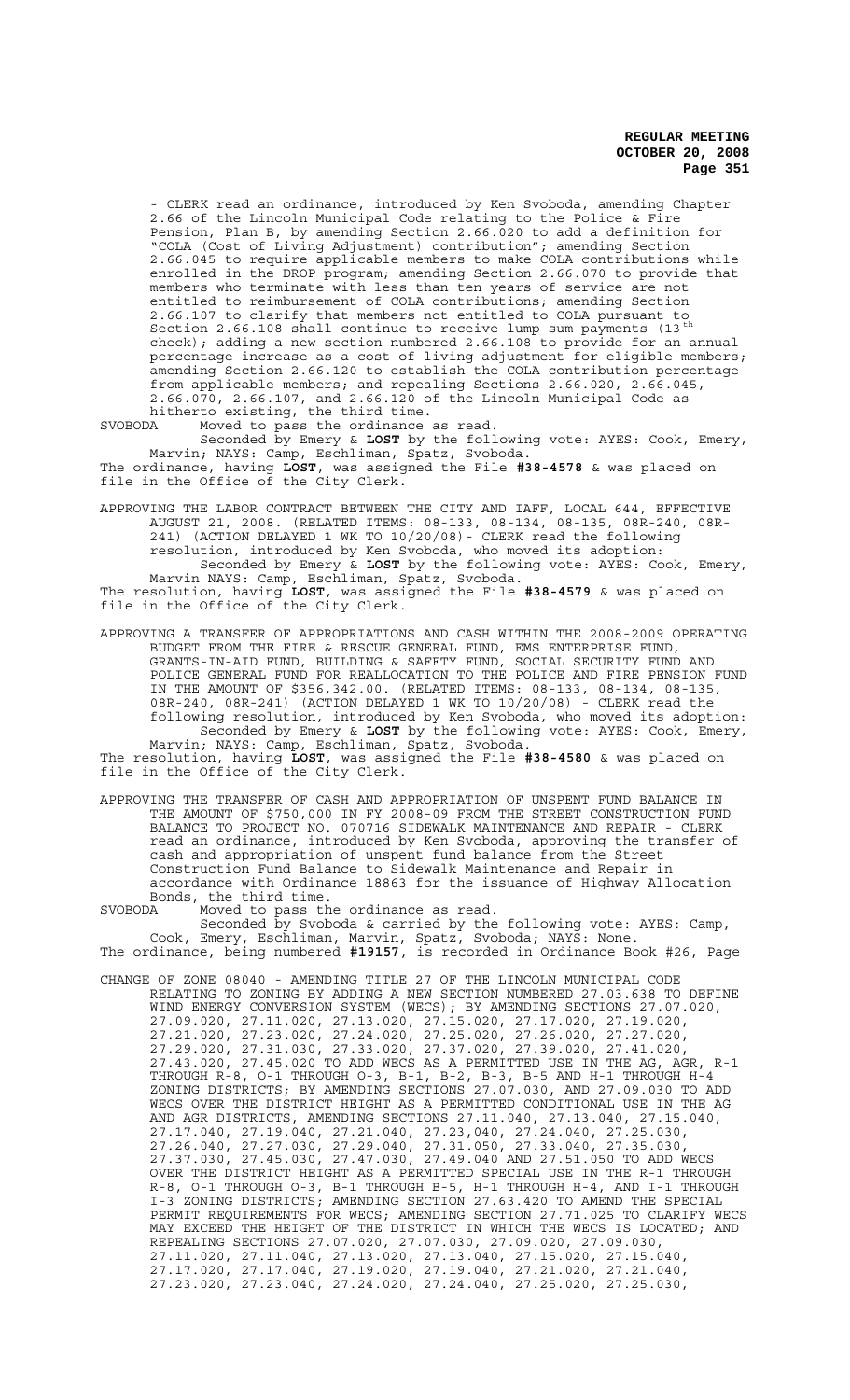> 27.26.020, 27.26.040, 27.27.020, 27.27.030, 27.29.020, 27.29.040, 27.31.030, 27.31.050, 27.33.020, 27.33.040, 27.35.030, 27.37.020, 27.37.030, 27.39.020, 27.39.030, 27.41.020, 27.41.040, 27.43.020, 27.43.040, 27.45.020, 27.45.030, 27.47.030, 27.49.040, 27.51.050, 27.63.420, AND 27.71.025 OF THE LINCOLN MUNICIPAL CODE AS HITHERTO EXISTING - CLERK read an ordinance, introduced by Ken Svoboda, amending Title 27 of the Lincoln Municipal Code relating to zoning by adding a new Section numbered 27.03.638 to define Wind Energy Conversion System<br>mew Section numbered 27.03.638 to define Wind Energy Conversion System (WECS); by amending Sections 27.07.020, 27.09.020, 27.11.020, 27.13.020, 27.15.020, 27.17.020, 27.19.020, 27.21.020, 27.23.020, 27.24.020, 27.25.020, 27.26.020, 27.27.020, 27.29.020, 27.31.030, 27.33.020, 27.37.020, 27.39.020, 27.41.020, 27.43.020, 27.45.020 to add WECS as a permitted use in the AG, AGR, R-1 through R-8, O-1 through O-3, B-1, B-2, B-3, B-5 and H-1 through H-4 zoning districts; by amending Sections 27.07.030, and 27.09.030 to add WECS over the district height as a permitted conditional use in the AG and AGR Districts, amending Sections  $27.11.040, 27.13.040, 27.15.040, 27.17.040, 27.19.040, 27.21.040,$ 27.23,040, 27.24.040, 27.25.030, 27.26.040, 27.27.030, 27.29.040, 27.31.050, 27.33.040, 27.35.030, 27.37.030, 27.45.030, 27.47.030, 27.49.040 and 27.51.050 to add WECS over the district height as a permitted special use in the R-1 through R-8, O-1 through O-3, B-1 through B-5, H-1 through H-4, and I-1 through I-3 zoning districts; amending Section 27.63.420 to amend the special permit requirements for WECS; amending Section 27.71.025 to clarify WECS may exceed the height of the district in which the WECS is located; and repealing Sections 27.07.020, 27.07.030, 27.09.020, 27.09.030, 27.11.020, 27.11.040, 27.13.020, 27.13.040, 27.15.020, 27.15.040, 27.17.020, 27.17.040, 27.19.020, 27.19.040, 27.21.020, 27.21.040, 27.23.020, 27.23.040, 27.24.020, 27.24.040, 27.25.020, 27.25.030, 27.26.020, 27.26.040, 27.27.020, 27.27.030, 27.29.020, 27.29.040, 27.31.030, 27.31.050, 27.33.020, 27.33.040, 27.35.030, 27.37.020, 27.37.030, 27.39.020, 27.39.030, 27.41.020, 27.41.040, 27.43.020, 27.43.040, 27.45.020, 27.45.030, 27.47.030, 27.49.040, 27.51.050, 27.63.420, and 27.71.025 of the Lincoln Municipal Code as hitherto existing, the third time.

SVOBODA Moved to pass the ordinance as read. Seconded by Emery & carried by the following vote: AYES: Camp,

Cook, Emery, Eschliman, Marvin, Spatz, Svoboda; NAYS: None. The ordinance, being numbered **#19158**, is recorded in Ordinance Book #26, Page

CHANGE OF ZONE 08043 - REQUEST OF WRK, LLC, ON BEHALF OF HAYMARKET SOUTH LLC AND INFINITY S DEVELOPMENT CO. FOR A CHANGE OF ZONE FROM I-1 INDUSTRIAL DISTRICT TO B-4 LINCOLN CENTER BUSINESS DISTRICT ON APPROXIMATELY 1.03 ACRES GENERALLY LOCATED AT S. 8TH STREET AND M STREET - CLERK read an ordinance, introduced by Ken Svoboda, amending the Lincoln Zoning District Maps adopted by reference and made a part of Title 27 of the Lincoln Municipal Code, pursuant to Section 27.05.020 of the Lincoln Municipal Code, by changing the boundaries of the districts established and shown thereon, the third time.

SVOBODA Moved to pass the ordinance as read. Seconded by Emery & carried by the following vote: AYES: Camp,

Cook, Emery, Marvin, Spatz, Svoboda; NAYS: None; ABSTAINED: Eschliman. The ordinance, being numbered **#19159**, is recorded in Ordinance Book #26, Page

CHANGE OF ZONE 08046 - REQUEST OF THE HISTORIC PRESERVATION COMMISSION, ON BEHALF OF AGINVEST, FOR A CHANGE OF ZONE FROM B-2 PLANNED NEIGHBORHOOD BUSINESS DISTRICT TO R-3 RESIDENTIAL DISTRICT ON APPROXIMATELY 2.7 ACRES GENERALLY LOCATED AT N. 14TH STREET AND MORTON STREET. (RELATED ITEMS: 08-139, 08-73) - CLERK read an ordinance, introduced by Ken Svoboda,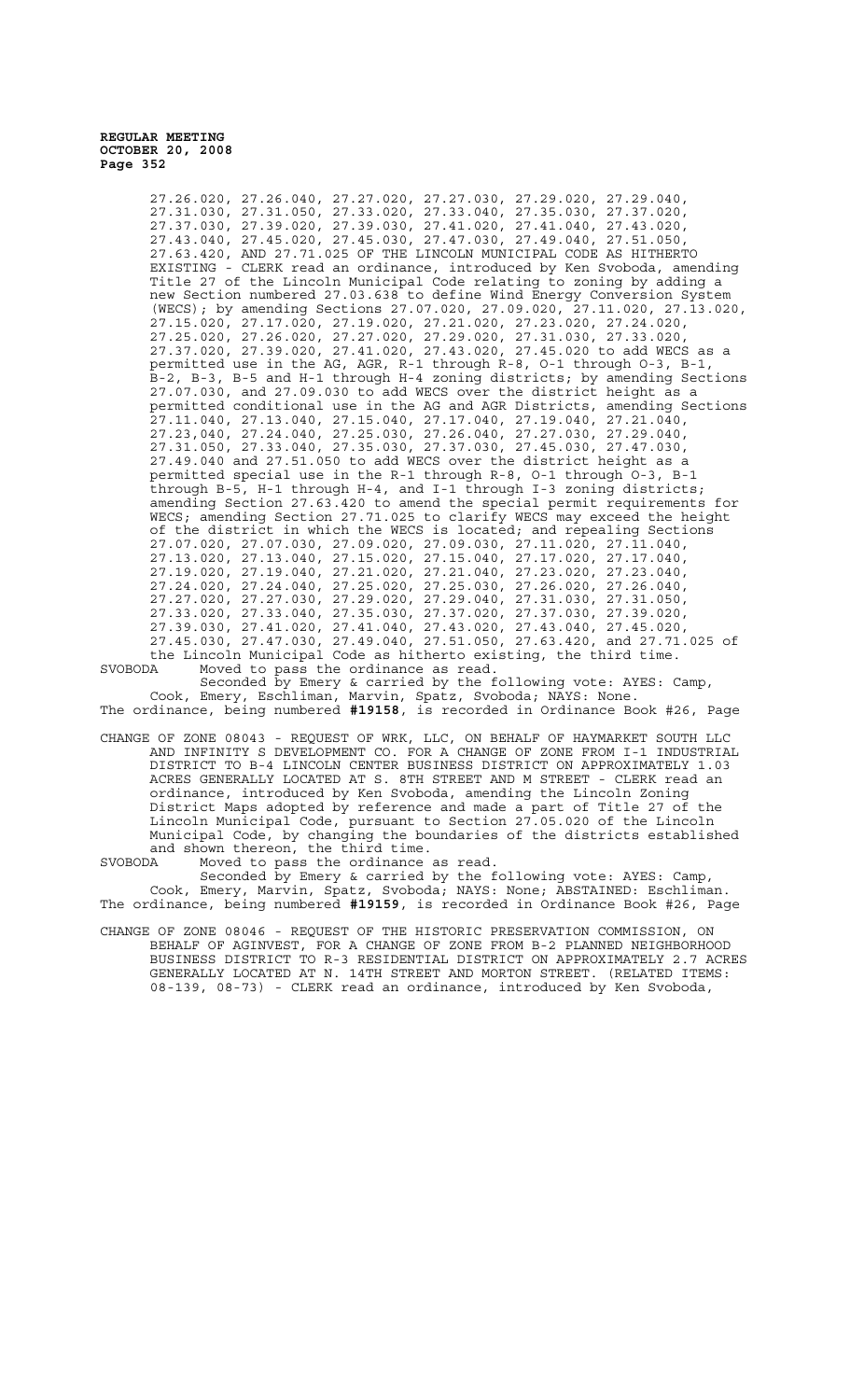amending the Lincoln Zoning District Maps adopted by reference and made a part of Title 27 of the Lincoln Municipal Code, pursuant to Section 27.05.020 of the Lincoln Municipal Code, by changing the boundaries of the districts established and shown thereon, the third time. SVOBODA Moved to pass the ordinance as read.

Seconded by Emery & carried by the following vote: AYES: Camp, Cook, Emery, Eschliman, Marvin, Spatz, Svoboda; NAYS: None. The ordinance, being numbered **#19160**, is recorded in Ordinance Book #26, Page

CHANGE OF ZONE 08022HP - APPLICATION OF DANJA PEGRAM SIDERS, ON BEHALF OF AGINVEST LLC, TO DESIGNATE THE DR. SLATTERY HOUSE AT 5230 NORTH 14TH STREET AS A HISTORIC LANDMARK. (6/23/08 - PLACED ON PENDING INDEFINITELY, W/CON'T P.H.) (9/29/08 - REMOVED FROM PENDING TO HAVE 2<sup>ND</sup> READING WITH CONTINUED PUBLIC HEARING ON 10/13 WITH ACTION ON 10/20) (RELATED ITEMS: 08-139, 08-73) - Clerk read an ordinance, introduced by Doug Emery, amending the City of Lincoln District Map attached to and made a part of Title 27 of the Lincoln Municipal Code by designating certain property as a Landmark, the third time.

SVOBODA Moved to pass the ordinance as read.

Seconded by Emery & carried by the following vote: AYES: Camp, Cook, Emery, Eschliman, Marvin, Spatz, Svoboda; NAYS: None. The ordinance, being numbered **#19161**, is recorded in Ordinance Book #26, Page

CHANGE OF ZONE 08048 - REQUEST OF HARTLAND HOMES FOR A CHANGE OF ZONE FROM R-3 RESIDENTIAL DISTRICT TO B-1 LOCAL BUSINESS DISTRICT ON APPROXIMATELY 8.500 SQ. FT. OF PROPERTY GENERALLY LOCATED AT N.W. 48TH STREET AND W. ADAMS STREET - CLERK read an ordinance, introduced by Ken Svoboda, amending the Lincoln Zoning District Maps adopted by reference and made a part of Title 27 of the Lincoln Municipal Code, pursuant to Section 27.05.020 of the Lincoln Municipal Code, by changing the boundaries of the districts established and shown thereon, the third time.

SVOBODA Moved to pass the ordinance as read.

Seconded by Emery & carried by the following vote: AYES: Camp, Cook, Emery, Eschliman, Marvin, Spatz, Svoboda; NAYS: None. The ordinance, being numbered **#19162**, is recorded in Ordinance Book #26, Page

VACATION 08005 - VACATING THE EAST-WEST ALLEY IN BLOCK 21, ORIGINAL PLAT, LINCOLN, GENERALLY LOCATED BETWEEN R AND S STREETS FROM N. 8TH STREET TO N. 9TH STREET - CLERK read an ordinance, introduced by Ken Svoboda, vacating the east-west alley between R Street and S Street from N.  $8^{\text{th}}$ Street to N. 9<sup>th</sup> Street, in Block 21, Original Plat, and retaining title thereto in the City of Lincoln, Lancaster County, Nebraska, the third time.

SVOBODA Moved to pass the ordinance as read. Seconded by Emery & carried by the following vote: AYES: Camp, Cook, Emery, Eschliman, Marvin, Spatz, Svoboda; NAYS: None. The ordinance, being numbered **#19163**, is recorded in Ordinance Book #26, Page

APPROVING THE MASTER FIBER IRU CONVEYANCE AND CONDUIT SHARING AGREEMENT BETWEEN THE CITY AND UNITE PRIVATE NETWORKS FOR THE PLACEMENT AND SHARING OF NETWORK FACILITIES ON CITY EASEMENT AREAS FROM LINCOLN TO THE ASHLAND WATER TREATMENT FACILITIES - CLERK read an ordinance, introduced by Ken Svoboda, accepting and approving the Master Fiber IRU Conveyance and Conduit Sharing Agreement between the City of Lincoln, Nebraska, a municipal corporation, and Unite Private Networks, LLC, (Unite) for the placement and sharing of network facilities upon certain City easement areas between Lincoln and the Ashland facilities and authorizing the Mayor to sign such Agreement on behalf of the City, the third time. SVOBODA Moved to pass the ordinance as read.

Seconded by Emery & carried by the following vote: AYES: Camp, Cook, Emery, Eschliman, Marvin, Spatz, Svoboda; NAYS: None. The ordinance, being numbered **#19164**, is recorded in Ordinance Book #26, Page

## **REGISTERED TO SPEAK SESSION - NONE**

**OPEN MICROPHONE SESSION - NONE**

## **MISCELLANEOUS BUSINESS**

#### **PENDING -**

CAMP Moved to extend the Pending List to October 27, 2008. Seconded by Svoboda & carried by the following vote: AYES: Camp, Cook, Emery, Eschliman, Marvin, Spatz, Svoboda; NAYS: None.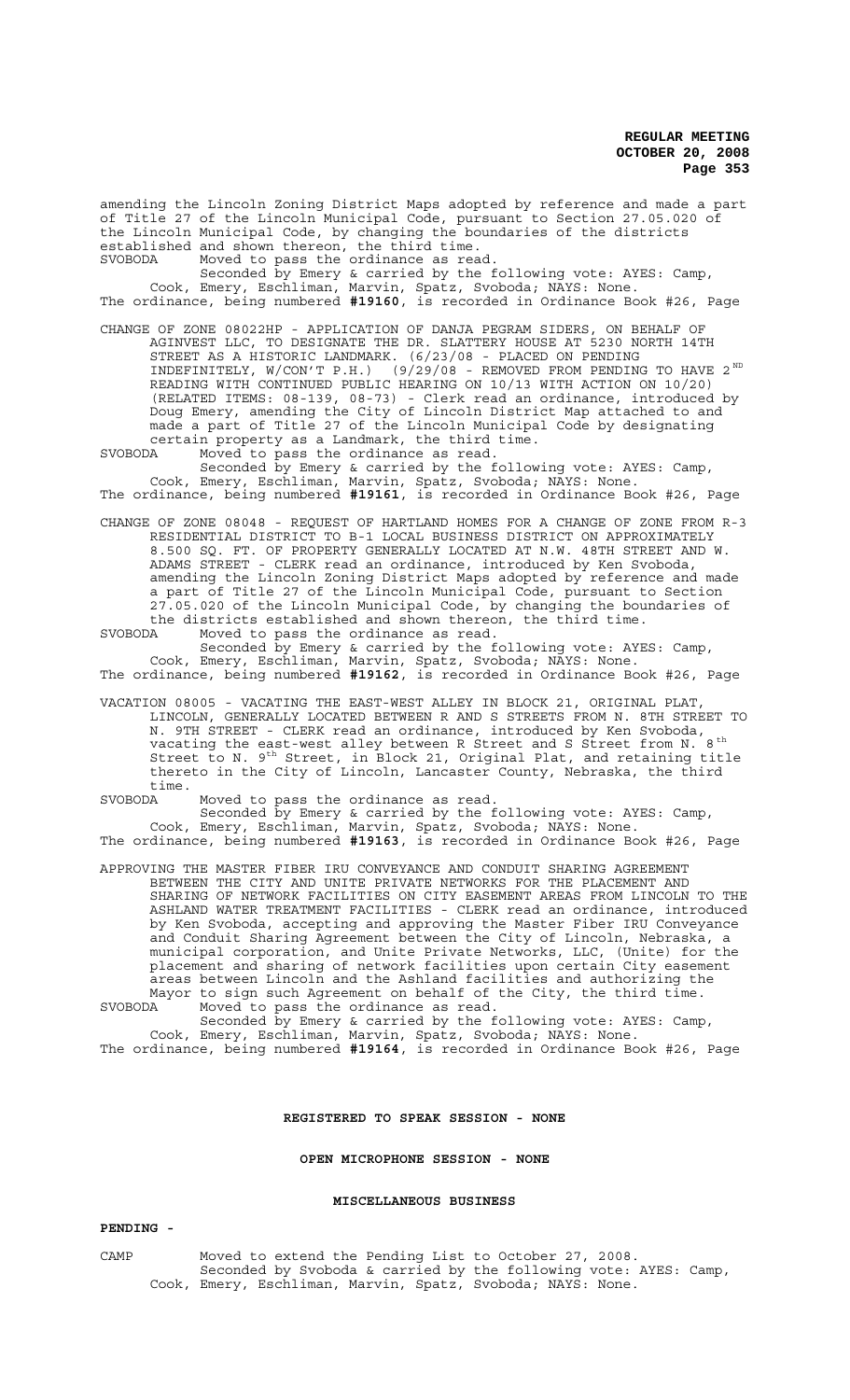## **UPCOMING RESOLUTIONS -**

CAMP Moved to approve the resolutions to have Public Hearing on October 27, 2008. Seconded by Svoboda & carried by the following vote: AYES: Camp,

Cook, Emery, Eschliman, Marvin, Spatz, Svoboda; NAYS: None.

# **ADJOURNMENT 3:31 P.M.**

CAMP Moved to adjourn the City Council meeting of October 20, 2008. Seconded by Svoboda & carried by the following vote: AYES: Camp, Cook, Emery, Eschliman, Marvin, Spatz, Svoboda; NAYS: None. So ordered.

i

i

Joan E. Ross, City Clerk

Judy Roscoe, Senior Office Assistant